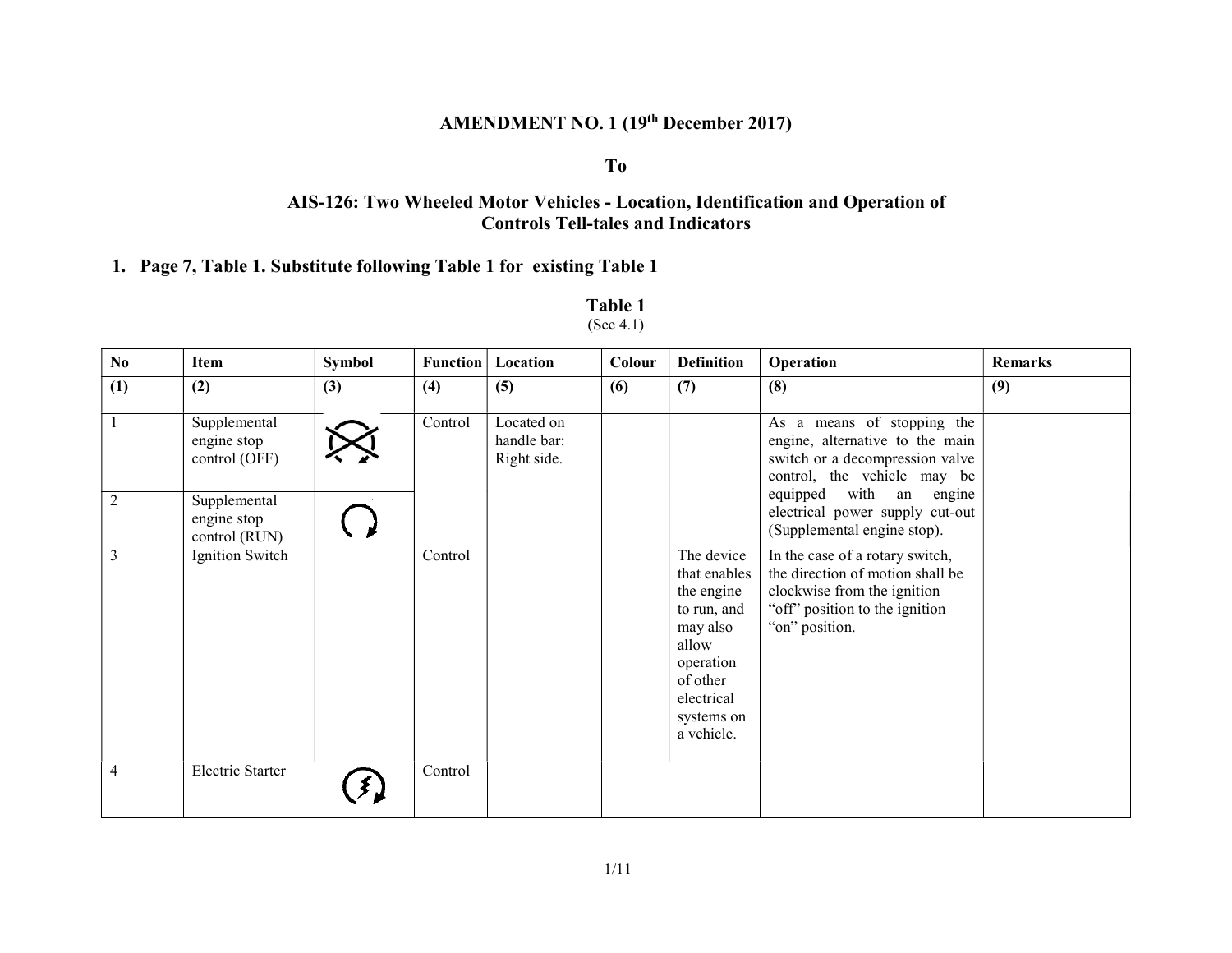| No    | Item                                          | Symbol | Function             | Location                                                              | Colour | <b>Definition</b> | Operation                                                                                                                                                                                                                                                                                                                                                                                                                            | <b>Remarks</b>                         |
|-------|-----------------------------------------------|--------|----------------------|-----------------------------------------------------------------------|--------|-------------------|--------------------------------------------------------------------------------------------------------------------------------------------------------------------------------------------------------------------------------------------------------------------------------------------------------------------------------------------------------------------------------------------------------------------------------------|----------------------------------------|
| (1)   | (2)                                           | (3)    | (4)                  | (5)                                                                   | (6)    | (7)               | (8)                                                                                                                                                                                                                                                                                                                                                                                                                                  | (9)                                    |
| 5     | Manual Choke                                  |        | Control<br>Tell-tale | The control<br>need<br>not be visible<br>from the rider's<br>position | Amber  |                   |                                                                                                                                                                                                                                                                                                                                                                                                                                      |                                        |
|       | $Neutral -$                                   |        |                      |                                                                       | Green  |                   | The tell-tale is illuminated when                                                                                                                                                                                                                                                                                                                                                                                                    |                                        |
| 6     | (Gearbox<br>Selection)                        |        | Tell-tale            |                                                                       |        |                   | the gear selector is in neutral<br>position.                                                                                                                                                                                                                                                                                                                                                                                         |                                        |
| 7     | Manual Fuel<br>Tank<br>Shutoff Valve<br>(OFF) |        | Control              | The control<br>need not be<br>visible from<br>the rider's             |        |                   | The control shall have separate<br>positive positions for "OFF",<br>"ON" and "RESERVE" (where<br>a reserve supply is provided).                                                                                                                                                                                                                                                                                                      |                                        |
| $8\,$ | Manual Fuel<br>Tank<br>Shutoff Valve<br>(ON)  |        |                      | position.                                                             |        |                   | The control shall be in the ON<br>position when it is in the<br>direction downstream of the<br>flow of fuel from the tank to the<br>engine: in the OFF position                                                                                                                                                                                                                                                                      |                                        |
| 9     | Manual Fuel<br>Tank Shutoff<br>Valve (RES)    |        |                      |                                                                       |        |                   | when it is in a direction<br>perpendicular to the flow of fuel,<br>and in the RESERVE position<br>(where applicable) when it is in<br>the direction upstream of the<br>flow of fuel.<br>In case of a system in which the<br>fuel flow is stopped when the<br>engine is switched off, and if<br>equipped with a control, the<br>symbols and control positions<br>shall be the same as identified for<br>Manual Fuel Shut-Off Control. |                                        |
| 10    | Speedometer                                   |        | Indicator            |                                                                       |        |                   | The display shall be illuminated<br>whenever the position lamp<br>(if available) or headlamp is<br>activated.                                                                                                                                                                                                                                                                                                                        | Mandatory: As per<br>CMVR rule no 117. |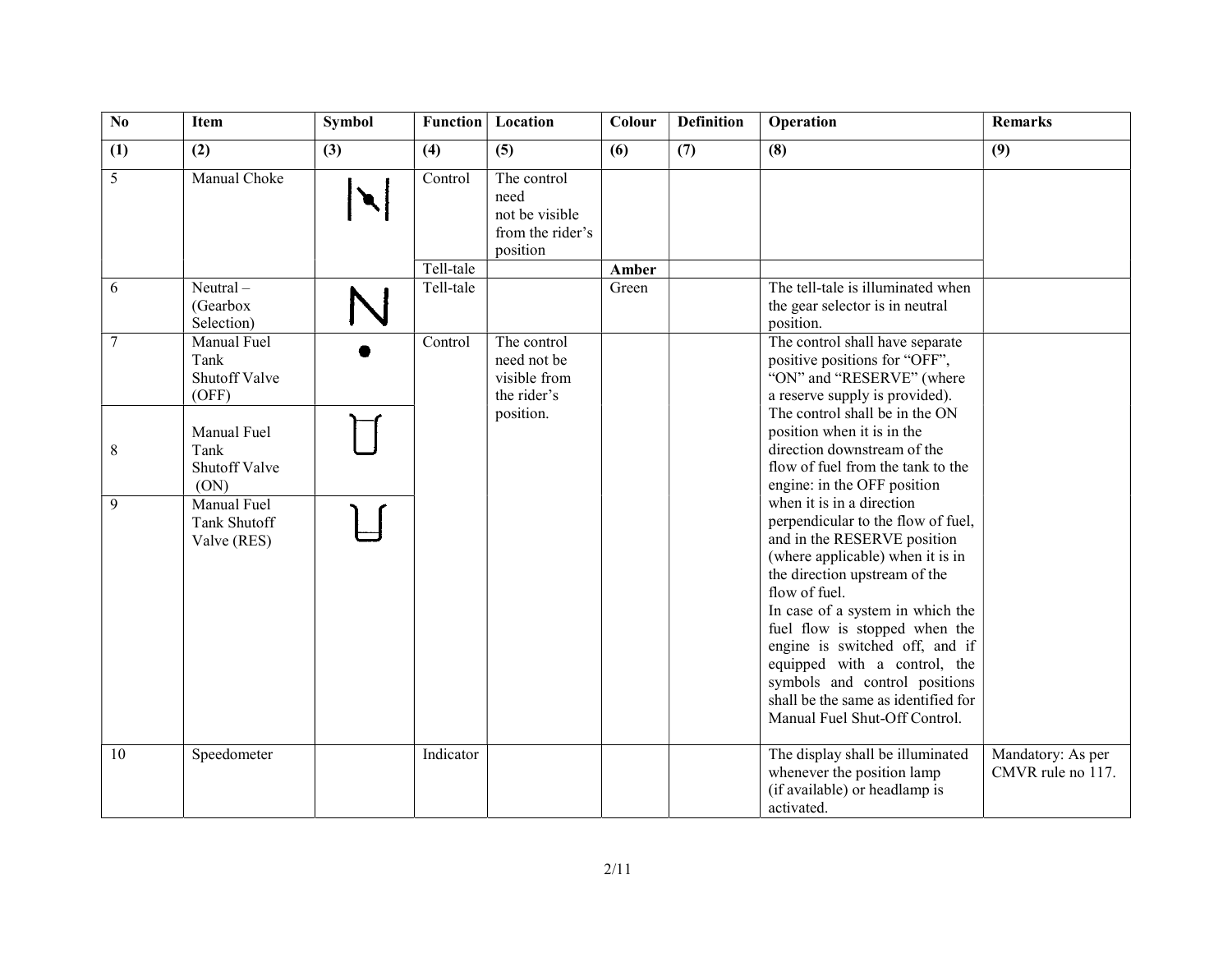| $\overline{\text{No}}$ | Item                                                                | <b>Symbol</b>         | <b>Function</b> | Location                                                                                                                                                                                                                                                                                                                                                                                                         | Colour | <b>Definition</b> | Operation        | <b>Remarks</b>                                                            |
|------------------------|---------------------------------------------------------------------|-----------------------|-----------------|------------------------------------------------------------------------------------------------------------------------------------------------------------------------------------------------------------------------------------------------------------------------------------------------------------------------------------------------------------------------------------------------------------------|--------|-------------------|------------------|---------------------------------------------------------------------------|
| $\overline{1}$         | (2)                                                                 | (3)                   | (4)             | (5)                                                                                                                                                                                                                                                                                                                                                                                                              | (6)    | (7)               | (8)              | (9)                                                                       |
| 11                     | Audible warning<br>device<br>(Horn)                                 | $\blacktriangleright$ | Control         | On handlebars:<br>Left side for<br>vehicles with a<br>gear selection<br>control operated<br>independently<br>of a hand<br>operated<br>clutch or for<br>vehicles without<br>gear selection<br>control.<br>Alternatively,<br>on handlebars :<br>right side for<br>vehicles with<br>gear selection<br>located on<br>handlebars: left<br>side and<br>operated in<br>conjunction<br>with the hand<br>operated clutch. |        |                   | Push to activate | Mandatory: Fitment<br>of Horn is<br>mandatory as per<br>CMVR rule No 119. |
| $\overline{12}$        | Driving beam<br>(Main, high or<br>upper beam),<br>(H <sub>i</sub> ) | ΞC                    | Control         | On handlebars:<br>left side for<br>vehicles with a<br>gear selection<br>control<br>operated<br>independently<br>of a hand<br>operated clutch.<br>or for vehicles<br>without gear<br>selection<br>control.<br>Alternatively,<br>on handlebars:                                                                                                                                                                    |        |                   |                  | Mandatory: For L2<br>Optional: For L1<br>As per AIS-009                   |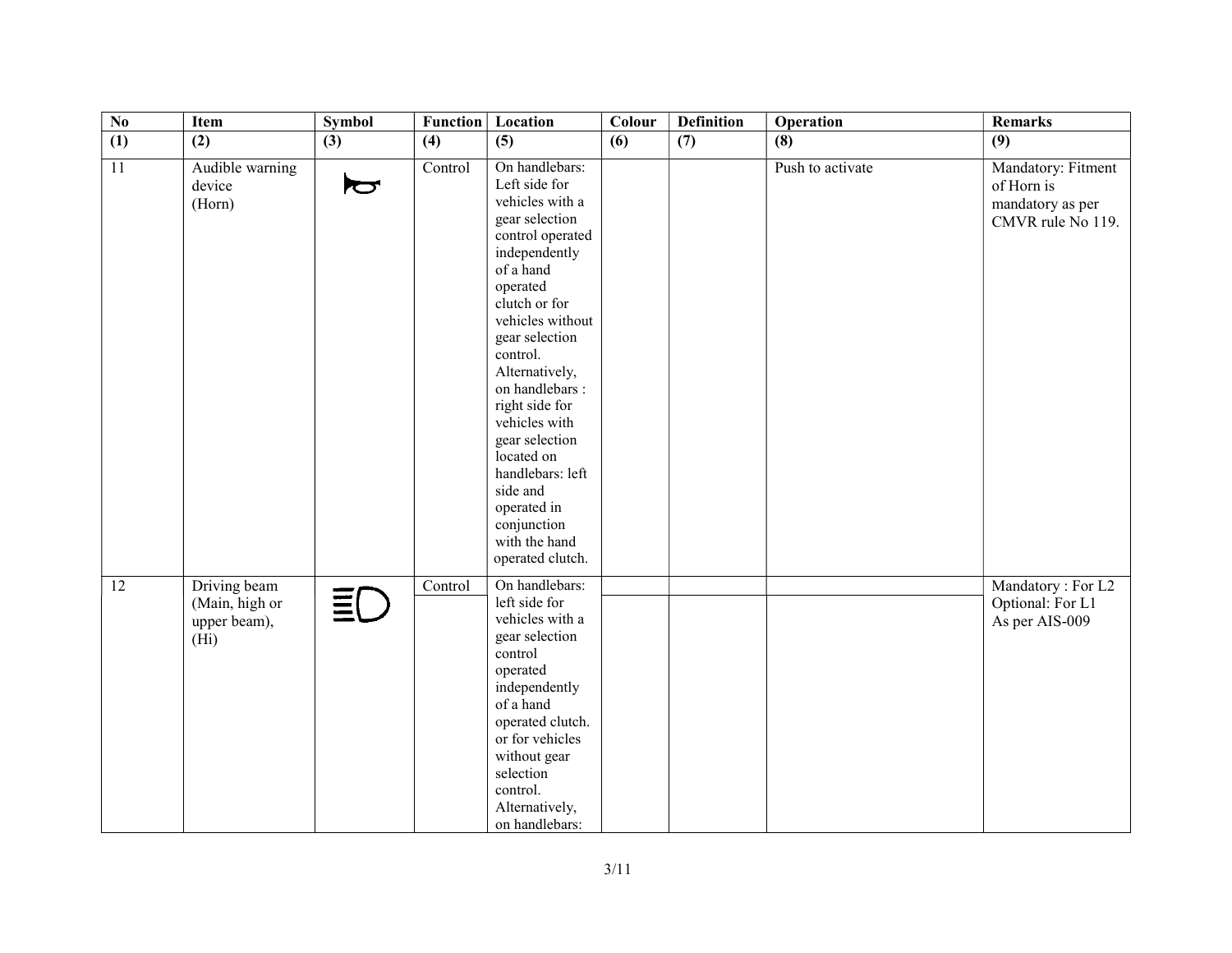| $\overline{No}$ | Item                                                     | Symbol | <b>Function</b> | Location                                                                                                                                                                                                                                                                                                                                                                                                              | Colour | <b>Definition</b> | Operation | <b>Remarks</b> |
|-----------------|----------------------------------------------------------|--------|-----------------|-----------------------------------------------------------------------------------------------------------------------------------------------------------------------------------------------------------------------------------------------------------------------------------------------------------------------------------------------------------------------------------------------------------------------|--------|-------------------|-----------|----------------|
| (1)             | (2)                                                      | (3)    | (4)             | (5)                                                                                                                                                                                                                                                                                                                                                                                                                   | (6)    | (7)               | (8)       | (9)            |
|                 |                                                          |        |                 | right side for<br>vehicles with<br>gear selection<br>located on<br>handlebars:<br>left side and<br>operated in<br>conjunction<br>with the hand<br>operated clutch.                                                                                                                                                                                                                                                    |        |                   |           |                |
|                 |                                                          |        | Tell-tale       |                                                                                                                                                                                                                                                                                                                                                                                                                       | Blue   |                   |           |                |
| 13              | Passing Beam<br>(Dipped, low or<br>lower Beam) -<br>(Lo) | ≦C     | Control         | On handlebars:<br>left side for<br>vehicles with a<br>gear selection<br>control<br>operated<br>independently<br>of a hand<br>operated clutch<br>or for vehicles<br>without gear<br>selection<br>control.<br>Alternatively,<br>on handlebars:<br>right side for<br>vehicles with<br>gear selection<br>located on<br>handlebars;<br>left side and<br>operated in<br>conjunction<br>with the hand<br>operated<br>clutch. |        |                   |           |                |
|                 |                                                          |        | Tell-tale       |                                                                                                                                                                                                                                                                                                                                                                                                                       | Green  |                   |           |                |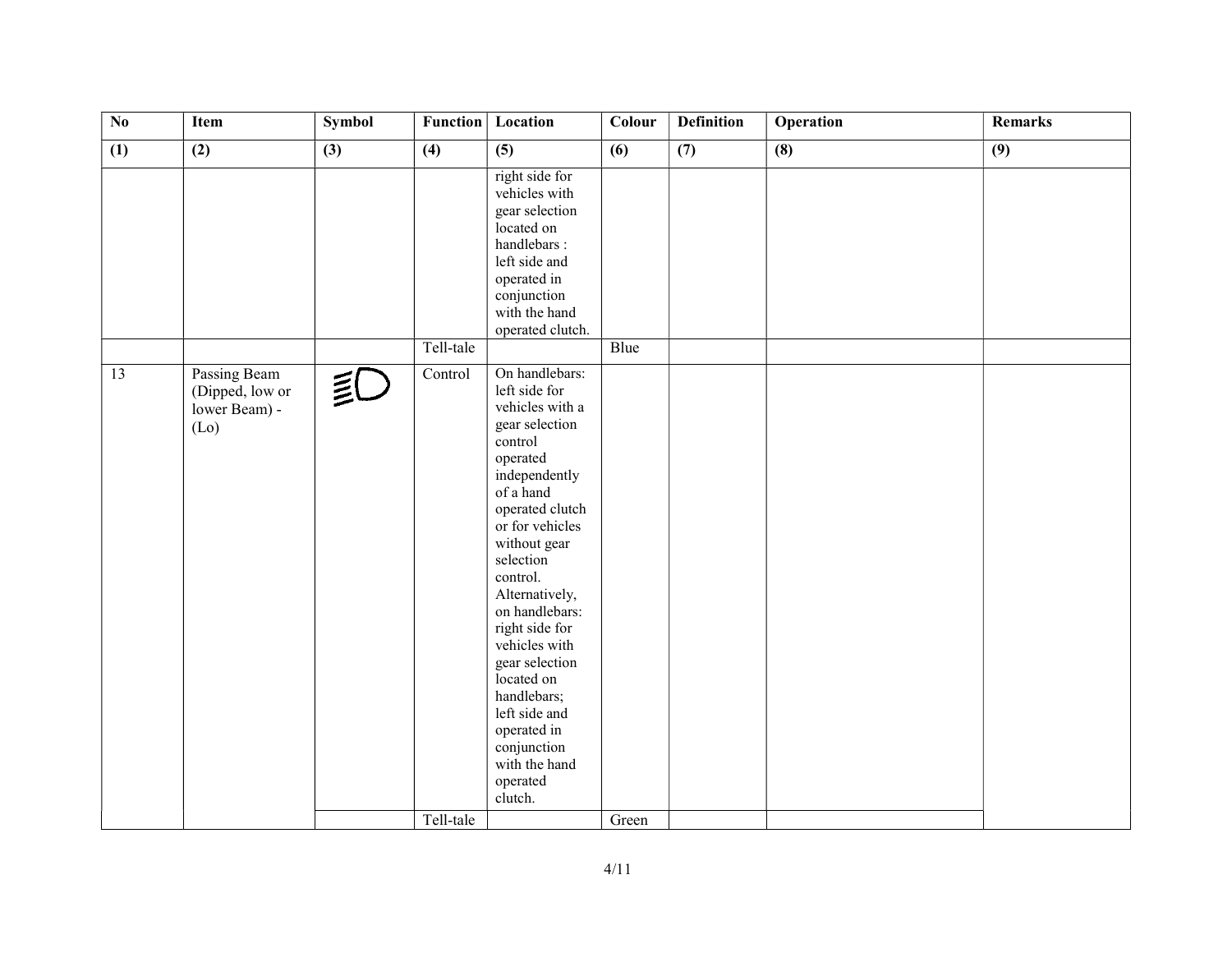| $\overline{No}$ | <b>Item</b>               | <b>Symbol</b> | <b>Function</b>      | Location                                                                                                                                     | Colour | <b>Definition</b> | Operation                                                                                                                                                                                                                                             | <b>Remarks</b>                                  |
|-----------------|---------------------------|---------------|----------------------|----------------------------------------------------------------------------------------------------------------------------------------------|--------|-------------------|-------------------------------------------------------------------------------------------------------------------------------------------------------------------------------------------------------------------------------------------------------|-------------------------------------------------|
| (1)             | (2)                       | (3)           | (4)                  | (5)                                                                                                                                          | (6)    | (7)               | (8)                                                                                                                                                                                                                                                   | (9)                                             |
| 14              | Optical warning<br>device |               | Control              | Adjacent to the<br>Driving Beam /<br>Passing Beam<br>Control                                                                                 |        |                   | May be an additional function<br>of the Driving Beam /Passing<br>Beam Control When control is<br>released, the beam shall go<br>back to the previous state.                                                                                           |                                                 |
| 15              | Fog Lamps -<br>Front      |               | Control<br>Tell-tale |                                                                                                                                              | Green  |                   |                                                                                                                                                                                                                                                       |                                                 |
| 16              | Fog Lamps - Rear          |               | Control<br>Tell-tale |                                                                                                                                              | Amber  |                   |                                                                                                                                                                                                                                                       |                                                 |
| 17              | Direction<br>indicators   |               | Control              | Control(s)<br>is/are to be<br>located on the<br>handlebar in<br>clear view<br>from the<br>operator's seat<br>and shall be<br>marked clearly. |        |                   | The control shall be so designed<br>that, when viewed from the<br>rider's seat, operation of the left<br>hand portion or movement to the<br>left of the control actuates the left<br>side indicators and vice versa for<br>the right side indicators. | Mandatory: As per<br>CMVR rule No.<br>102, 103. |
|                 |                           |               | Tell-tale            |                                                                                                                                              | Green  |                   | The pair of arrows is a single<br>symbol. When the controls or<br>telltales for left and right turn<br>operate<br>independently,<br>however, the two arrows may be<br>considered separate symbols<br>and be spaced accordingly.                       |                                                 |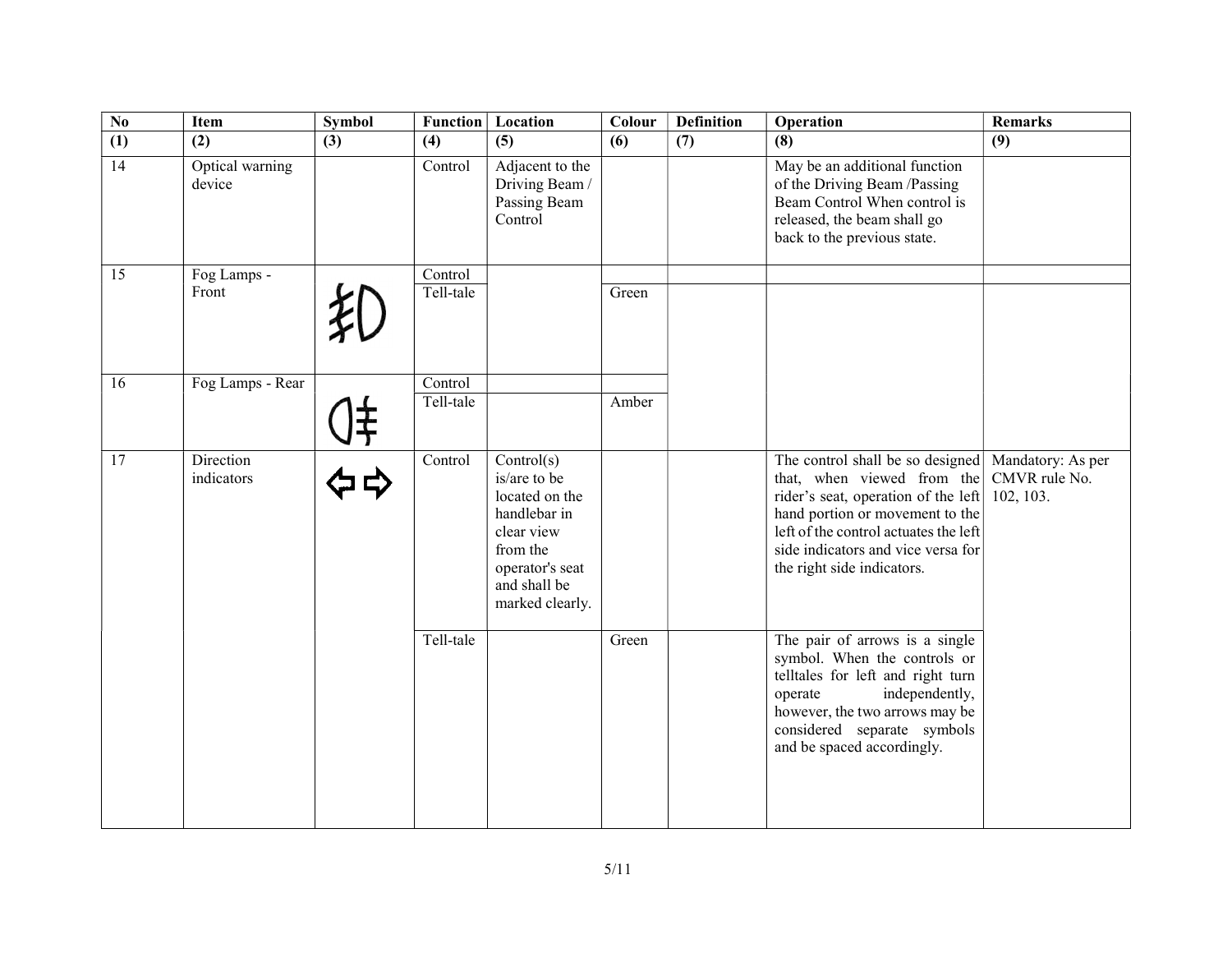| $\overline{N_0}$ | <b>Item</b>              | Symbol          | <b>Function</b>             | Location | Colour | <b>Definition</b>                                                                                                                                                                                          | Operation                                                                                                                        | <b>Remarks</b> |
|------------------|--------------------------|-----------------|-----------------------------|----------|--------|------------------------------------------------------------------------------------------------------------------------------------------------------------------------------------------------------------|----------------------------------------------------------------------------------------------------------------------------------|----------------|
| $\frac{(1)}{18}$ | (2)                      | (3)             | (4)                         | (5)      | (6)    | (7)                                                                                                                                                                                                        | (8)                                                                                                                              | (9)            |
|                  | Hazard warning<br>signal |                 | Control<br>Tell-tale        |          | Red    | Represented<br>by either the<br>direction<br>indicator<br>$tell-tale(s)$                                                                                                                                   |                                                                                                                                  |                |
|                  |                          |                 | Tell-tale                   |          | Green  | flashing<br>(simultaneou<br>sly), or by<br>the given                                                                                                                                                       |                                                                                                                                  |                |
|                  |                          |                 | Tell-tale                   |          | Red    | triangle<br>symbol.                                                                                                                                                                                        |                                                                                                                                  |                |
| $\overline{19}$  | Position Lamp            |                 | Control                     |          |        | Represented                                                                                                                                                                                                | In the case of a rotary switch,                                                                                                  |                |
|                  |                          | $\frac{1}{2}00$ | Tell-tale                   |          | Green  | by the given<br>symbols for<br>position<br>lamps, master                                                                                                                                                   | operation of the switch in a<br>clockwise direction shall<br>engage, progressively, the<br>vehicle's position lights and         |                |
| $\overline{20}$  | Master lamp              |                 | $\overline{\text{Control}}$ |          |        | lamp control                                                                                                                                                                                               | then the vehicle's main lights.                                                                                                  |                |
|                  |                          |                 | Tell-tale                   |          | Green  | and parking<br>lamp but if all<br>lamps are<br>automatically                                                                                                                                               | This shall not prevent the<br>inclusion of additional switch<br>positions provided that they are<br>clearly indicated. The light |                |
| $\overline{21}$  | Parking Lamp             |                 | Control                     |          |        | lit when                                                                                                                                                                                                   | control switch may be                                                                                                            |                |
|                  |                          | つく              | Tell-tale                   |          | Green  | vehicle is in<br>operation, no<br>position or<br>master lamp<br>control<br>symbol need<br>appear. The<br>tell-tale<br>function may<br>be provided<br>by means of<br>instrument<br>cluster<br>illumination. | combined with the ignition<br>switch if so desired.                                                                              |                |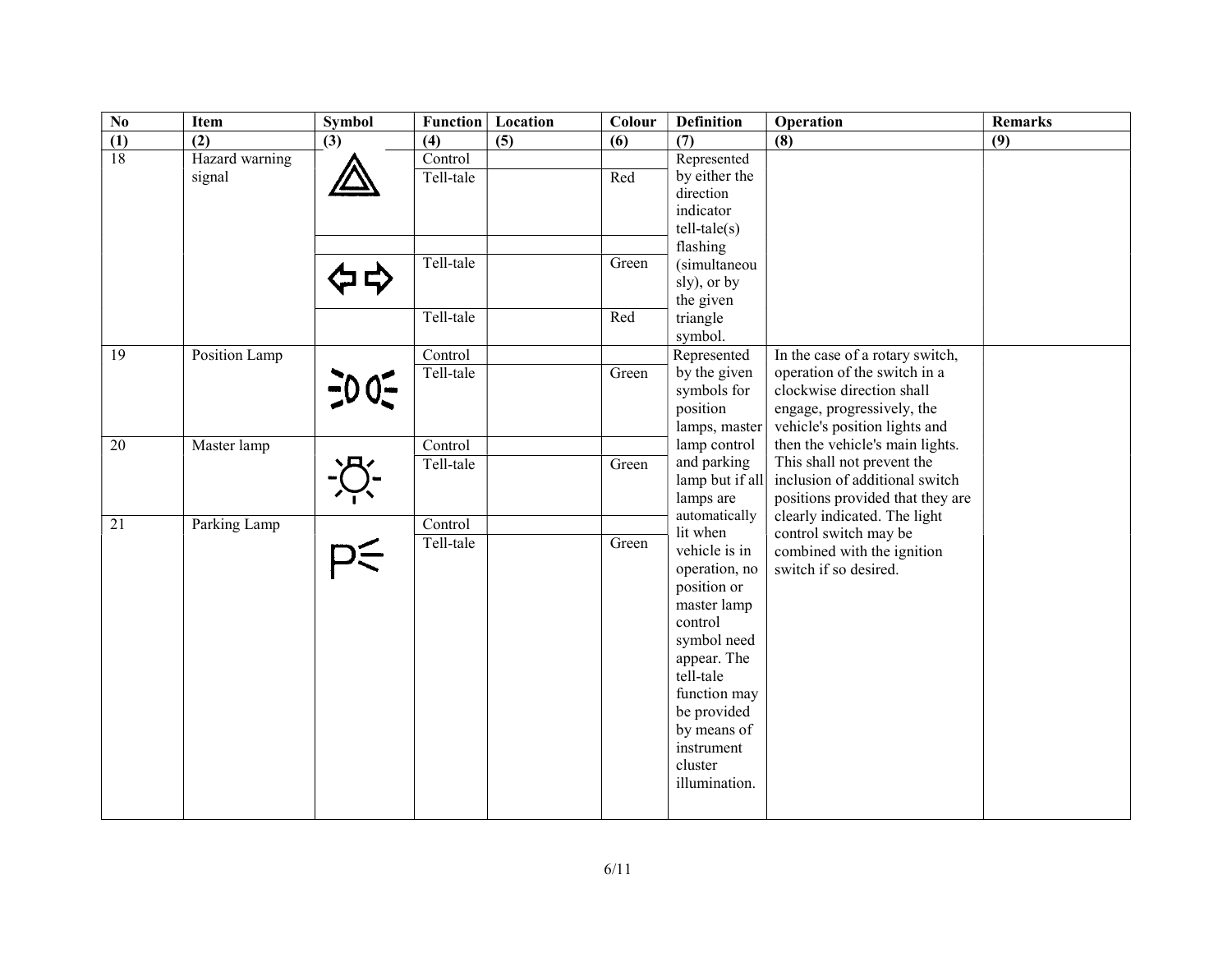| $\overline{\text{No}}$ | Item                          | <b>Symbol</b>         | <b>Function</b> | Location                      | Colour | <b>Definition</b>                                                                                                           | <b>Operation</b>                                                                                                                                                                                                                                           | <b>Remarks</b> |
|------------------------|-------------------------------|-----------------------|-----------------|-------------------------------|--------|-----------------------------------------------------------------------------------------------------------------------------|------------------------------------------------------------------------------------------------------------------------------------------------------------------------------------------------------------------------------------------------------------|----------------|
| (1)                    | (2)                           | (3)                   | (4)             | (5)                           | (6)    | (7)                                                                                                                         | (8)                                                                                                                                                                                                                                                        | (9)            |
|                        |                               |                       |                 |                               |        | If the<br>Parking<br>Lamp<br>function is<br>incorporated<br>in the<br>ignition<br>switch,<br>identification<br>is optional. |                                                                                                                                                                                                                                                            |                |
| $\overline{22}$        | Fuel Indicator                |                       | Indicator       |                               |        |                                                                                                                             |                                                                                                                                                                                                                                                            |                |
|                        |                               |                       | Tell-tale       |                               | Amber  |                                                                                                                             |                                                                                                                                                                                                                                                            |                |
| $\overline{23}$        | Engine coolant<br>temperature | $\frac{1}{2\sqrt{2}}$ | Indicator       |                               |        |                                                                                                                             |                                                                                                                                                                                                                                                            |                |
|                        |                               |                       | Tell-tale       |                               | Red    |                                                                                                                             |                                                                                                                                                                                                                                                            |                |
| 24                     | Electrical<br>Charging        |                       | Indicator       |                               |        |                                                                                                                             |                                                                                                                                                                                                                                                            |                |
|                        |                               |                       | Tell-tale       |                               | Red    |                                                                                                                             |                                                                                                                                                                                                                                                            |                |
| $\overline{25}$        | Engine Oil                    |                       | Indicator       |                               |        |                                                                                                                             |                                                                                                                                                                                                                                                            |                |
|                        |                               |                       | Tell-tale       |                               | Red    |                                                                                                                             |                                                                                                                                                                                                                                                            |                |
| 26                     | Engine speed<br>control       |                       | Control         | On handlebars<br>: right side |        |                                                                                                                             | Hand operated control.<br>Rotating Handgrip<br>Anti-clockwise rotation<br>increases speed. The control<br>shall be self closing to idle in a<br>clockwise direction after<br>release of the hand unless a<br>vehicle speed control device is<br>activated. |                |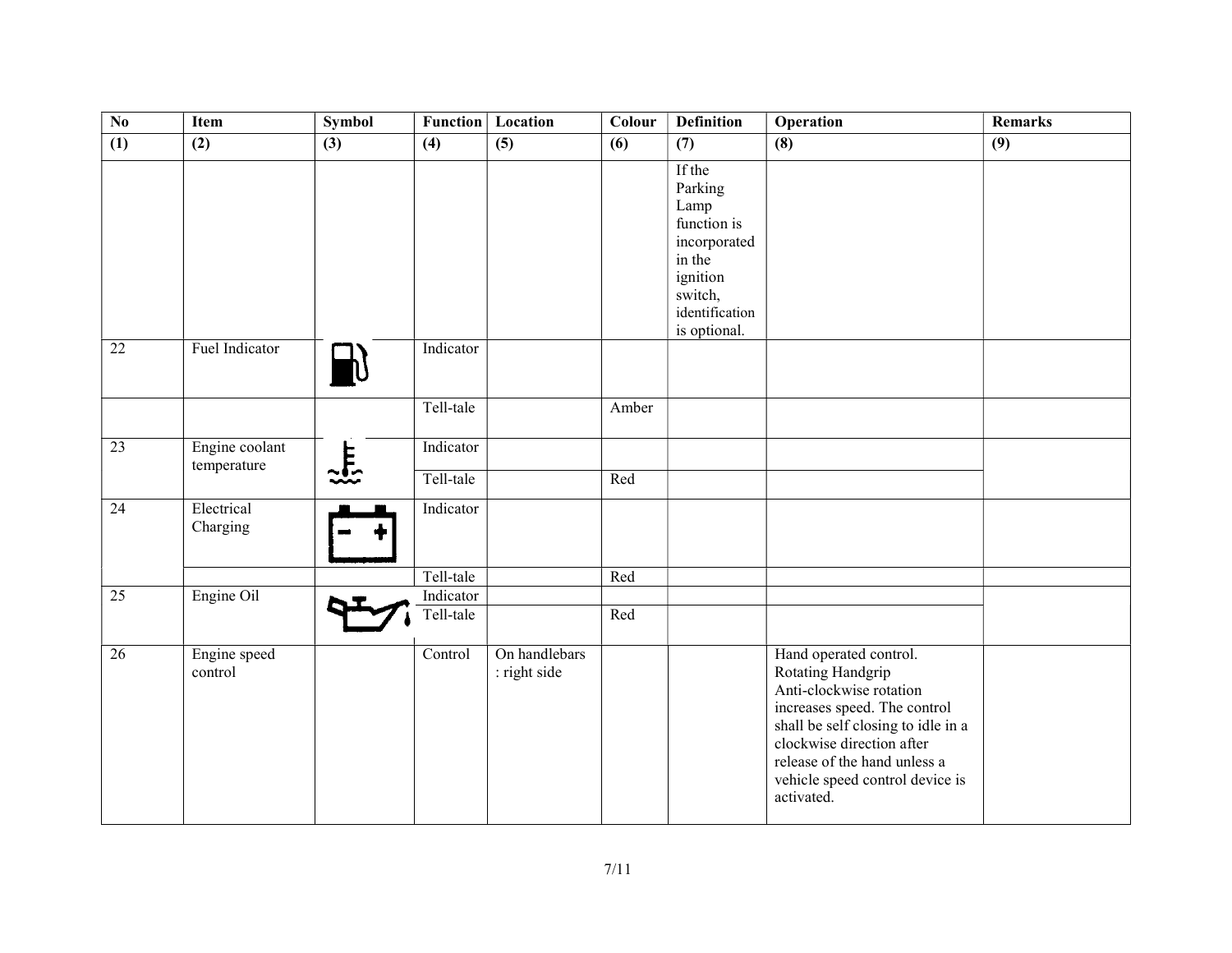| $\overline{No}$ | Item                                 | <b>Symbol</b> | <b>Function</b> | Location                                  | Colour | <b>Definition</b> | Operation                                                                                                                                                                            | <b>Remarks</b>              |
|-----------------|--------------------------------------|---------------|-----------------|-------------------------------------------|--------|-------------------|--------------------------------------------------------------------------------------------------------------------------------------------------------------------------------------|-----------------------------|
| (1)             | (2)                                  | (3)           | (4)             | (5)                                       | (6)    | (7)               | (8)                                                                                                                                                                                  | (9)                         |
| 27              | Front wheel brake                    |               | Control         | On handlebars<br>: right side,<br>forward |        |                   | Hand lever.<br>The front wheel brake may<br>operate with the rear wheel<br>brake in the case of a combined<br>brake system.                                                          | Mandatory as per<br>IS14664 |
| 28              | Foot rear wheel<br>brakes<br>control |               | Control         | On the frame:<br>right side               |        |                   | Pedal.<br>The rear wheel brake may<br>operate with the front wheel<br>brake in the case of a combined<br>brake system.                                                               |                             |
| 29              | Hand rear wheel<br>brake control     |               | Control         | On handlebars<br>: left side,<br>forward  |        |                   | Hand lever<br>Not allowed for vehicles with<br>hand operated clutch.<br>The rear wheel brake may<br>operate with the front wheel<br>brake in the case of a combined<br>brake system. |                             |
| $\overline{30}$ | Parking brake                        |               | Control         |                                           |        |                   | Hand lever or pedal.                                                                                                                                                                 |                             |
| $\overline{31}$ | Clutch                               |               | Control         | On handlebars:<br>left side               |        |                   | Hand lever.<br>Squeeze to disengage clutch.<br>Shall not prohibit the use of<br>devices on the left side of the<br>vehicle that combine operations<br>of a clutch and gear selector. |                             |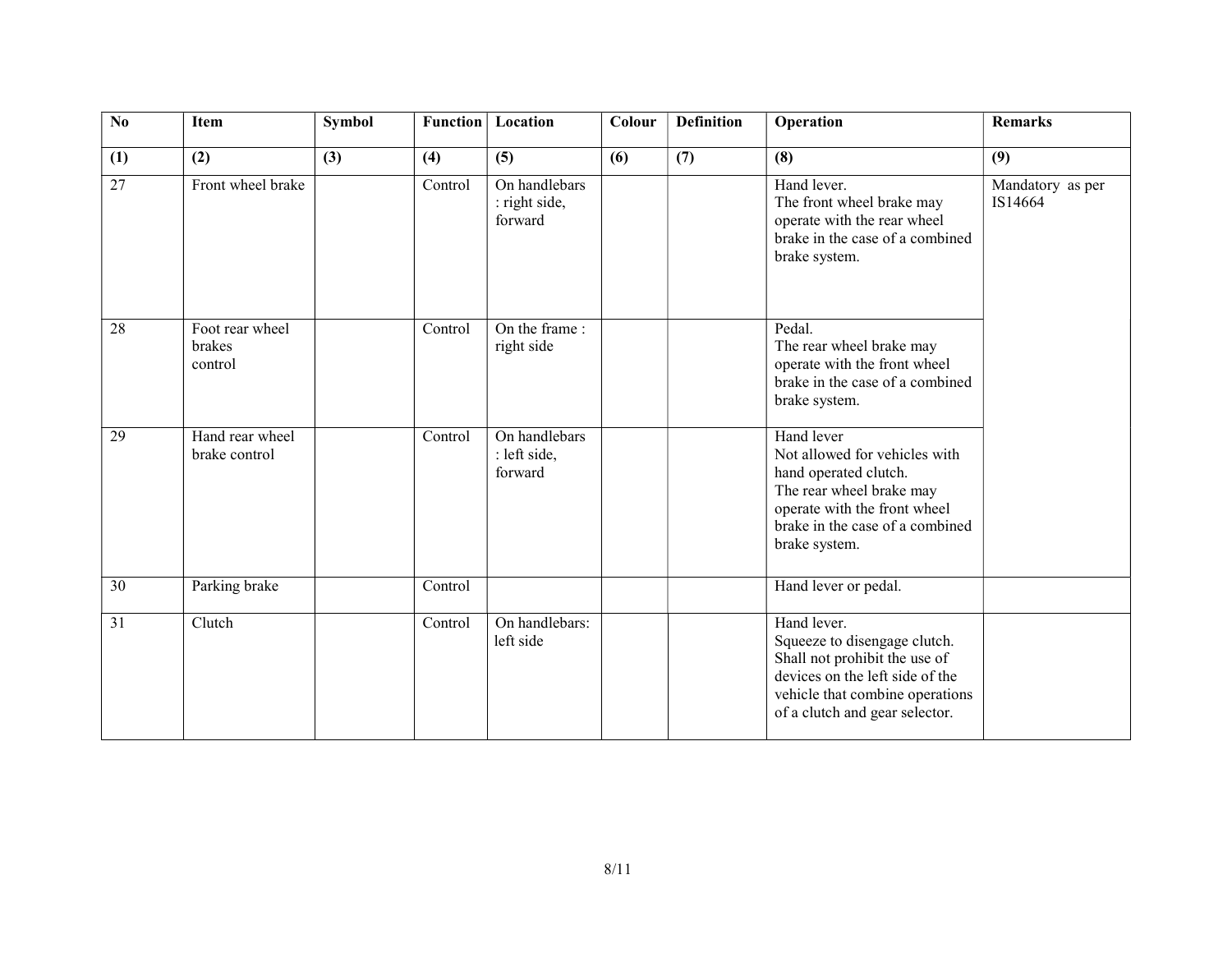| $\overline{No}$ | Item                                          | <b>Symbol</b> | Function | Location                   | Colour | <b>Definition</b> | Operation                                                                                                                                                                                                                                                                                                                                                                                                                                                                                                                                                                                                                                                                                                                                                                                                                                                                                                                                                                                                                | <b>Remarks</b> |
|-----------------|-----------------------------------------------|---------------|----------|----------------------------|--------|-------------------|--------------------------------------------------------------------------------------------------------------------------------------------------------------------------------------------------------------------------------------------------------------------------------------------------------------------------------------------------------------------------------------------------------------------------------------------------------------------------------------------------------------------------------------------------------------------------------------------------------------------------------------------------------------------------------------------------------------------------------------------------------------------------------------------------------------------------------------------------------------------------------------------------------------------------------------------------------------------------------------------------------------------------|----------------|
| (1)             | (2)                                           | (3)           | (4)      | (5)                        | (6)    | (7)               | (8)                                                                                                                                                                                                                                                                                                                                                                                                                                                                                                                                                                                                                                                                                                                                                                                                                                                                                                                                                                                                                      | (9)            |
| 32              | Foot selector<br>Manual gear<br>shift Control |               | Control  | On the frame:<br>left side |        |                   | Foot lever or rocker arm.<br>Moving the forward part of the<br>foot lever or rocker arm shall<br>progressively select the gears:<br>upward movement of the forward<br>part for shifting to a higher gear<br>position<br>downward<br>and<br>movement for shifting to a lower<br>gear position. If a separate,<br>positive "neutral" position is<br>provided, it shall be in either the<br>first or second position in the<br>gear selection order<br>(i.e: $1-N-2-3-4-$ or $N-1-2-3-4-$<br>$\ldots$ ).<br>However, for vehicles with an<br>engine capacity of less than 200<br>cm <sup>3</sup> , transmissions with the<br>following shift patterns may be<br>fitted:<br>1) Rotary pattern (i.e: N-1-2-3-<br>$4-5-N-1.$<br>2) Reverse pattern, where<br>moving the forward part of the<br>foot lever or rocker arm shall<br>progressively select the gears:<br>a) upward movement of the<br>forward part for shifting to a<br>lower gear position, and<br>b) downward movement for<br>shifting to a higher rear position. |                |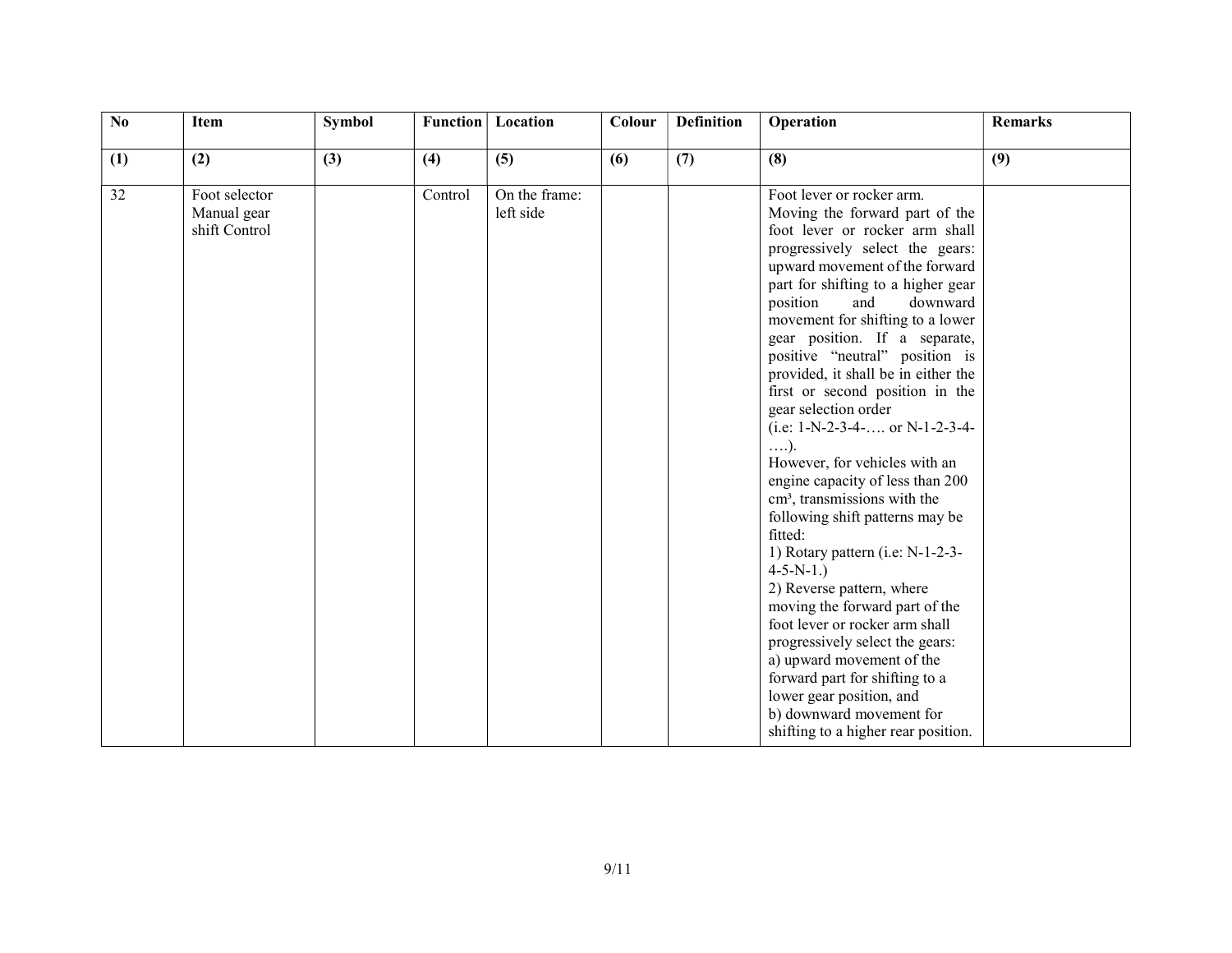| $\mathbf{N}\mathbf{0}$ | Item                                          | <b>Symbol</b> | <b>Function</b> | Location                     | Colour | <b>Definition</b>                                                                                        | Operation                                                                                                                                                                                                                                                                                                                                                                                                                                      | <b>Remarks</b>                                                                                                                                      |
|------------------------|-----------------------------------------------|---------------|-----------------|------------------------------|--------|----------------------------------------------------------------------------------------------------------|------------------------------------------------------------------------------------------------------------------------------------------------------------------------------------------------------------------------------------------------------------------------------------------------------------------------------------------------------------------------------------------------------------------------------------------------|-----------------------------------------------------------------------------------------------------------------------------------------------------|
| (1)                    | (2)                                           | (3)           | (4)             | (5)                          | (6)    | (7)                                                                                                      | (8)                                                                                                                                                                                                                                                                                                                                                                                                                                            | (9)                                                                                                                                                 |
| $\overline{33}$        | Hand Selector<br>Manual gear<br>shift Control |               | Control         | On handlebars<br>: left side |        |                                                                                                          | If the operation of the control is<br>through rotation of the handgrip,<br>the Anti-clockwise rotation shall<br>progressively select gears giving<br>an increased forward speed and<br>conversely for a reduced<br>forward speed. If a separate,<br>positive "neutral" position is<br>provided it shall be either in the<br>first position or in the second<br>position in the gear selection<br>order (i.e.: N-1-2-3-4- or 1-<br>$N-2-3-4$ ). |                                                                                                                                                     |
| 34                     | Anti-lock Brake<br>System<br>Malfunction      |               | Tell-tale       |                              | Amber  |                                                                                                          | If ABS Fitted                                                                                                                                                                                                                                                                                                                                                                                                                                  | ABS will become<br>mandatory with rule<br>no 96 (4A) {GSR<br>310 (E) dated 16 <sup>th</sup><br>March 2016 for<br>specified category<br>of vehicle.} |
| 35                     | Malfunction<br>Indicator Lamp                 |               | Tell-tale       |                              | Amber  | Shall be<br>used to<br>convey<br>power-train<br>related<br>failures<br>which may<br>affect<br>emissions. |                                                                                                                                                                                                                                                                                                                                                                                                                                                | Mandatory for<br>vehicle with OBD                                                                                                                   |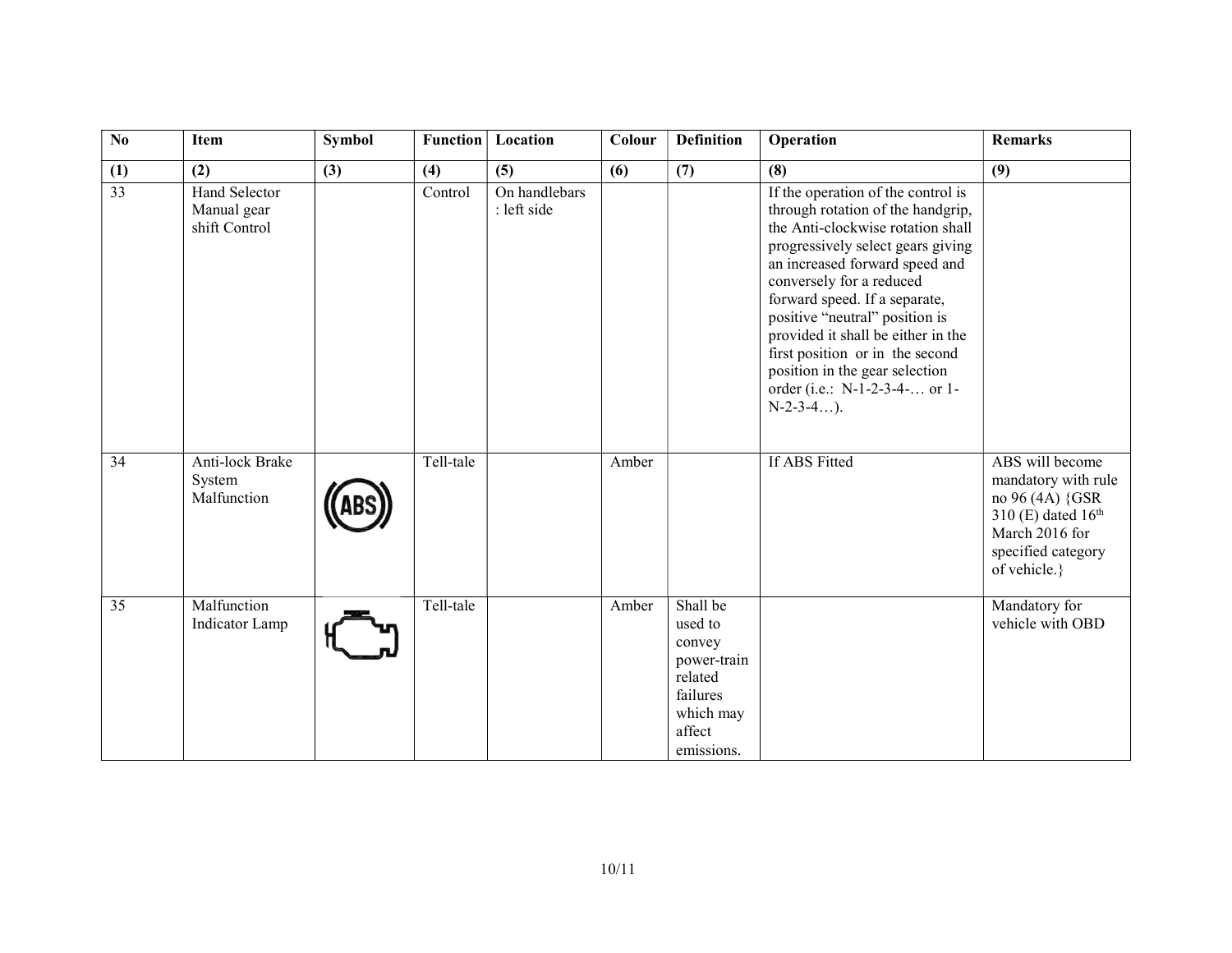| N <sub>0</sub> | Item            | Symbol                                   | <b>Function</b> | Location | Colour | <b>Definition</b> | <b>Operation</b> | <b>Remarks</b>                                                |
|----------------|-----------------|------------------------------------------|-----------------|----------|--------|-------------------|------------------|---------------------------------------------------------------|
| (1)            | (2)             | (3)                                      | (4)             | (5)      | (6)    | (7)               | (8)              | (9)                                                           |
| 36             | State of Charge | As per<br>clause 4.1 of<br>this standard | Indicator       |          |        |                   |                  | Mandatory for<br>electric vehicles as<br>per AIS 038 (Rev. 1) |

# PRINTED BY: THE AUTOMOTIVE RESEARCH ASSOCIATION OF INDIA P.B. NO. 832, PUNE 412 004

#### ON BEHALF OF: AUTOMOTIVE INDUSTRY STANDARDS COMMITTEE

#### UNDER

#### CENTRAL MOTOR VEHICLE RULES - TECHNICAL STANDING COMMITTEE

## SET-UP BY MINISTRY OF SHIPPING, ROAD TRANSPORT & HIGHWAYS (DEPARTMENT OF ROAD TRANSPORT & HIFHWAYS) GOVERNMENT OF INDIA

#### 19 December 2017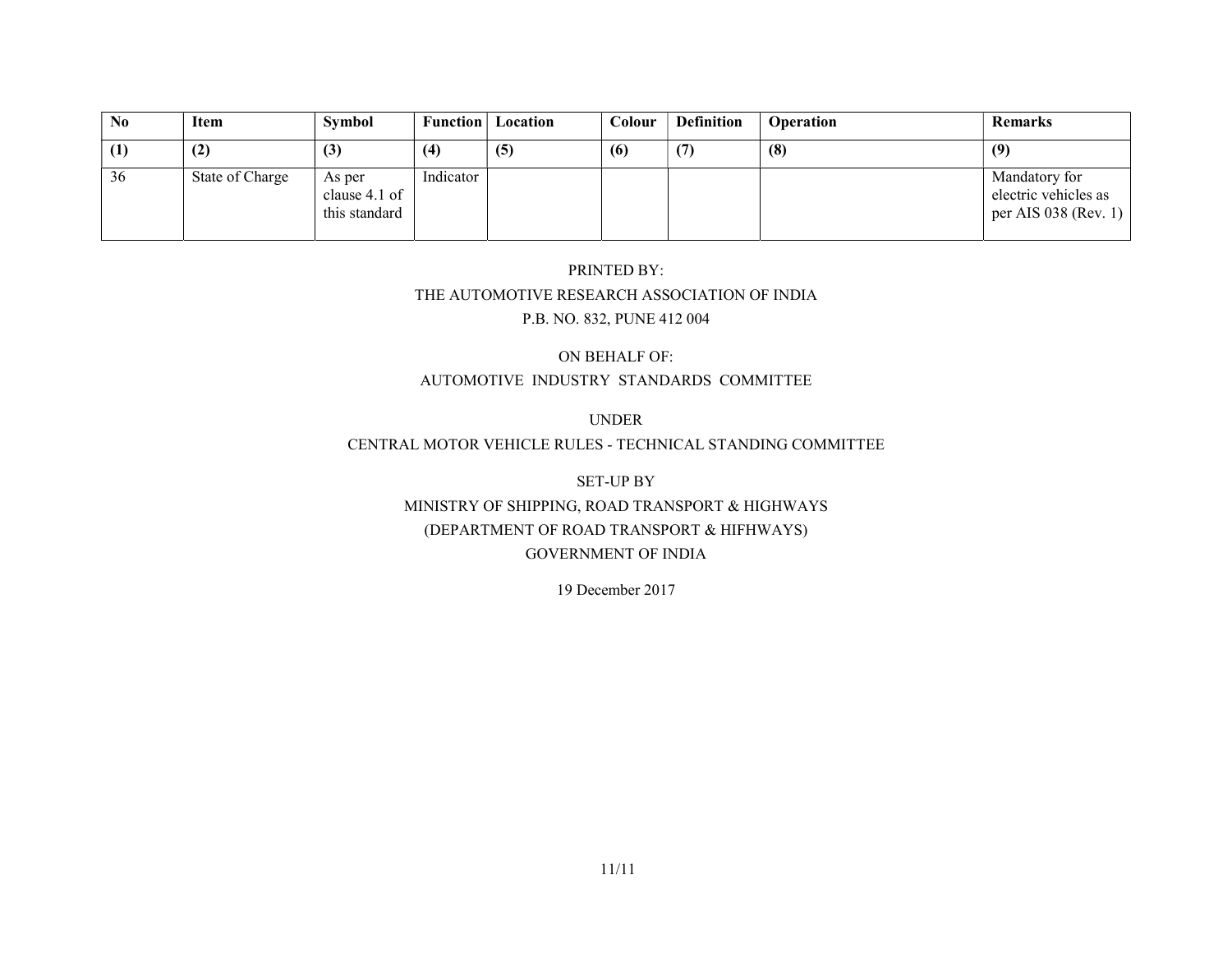# AUTOMOTIVE INDUSTRY STANDARD

# **Two Wheeled Motor Vehicles - Location, Identification and Operation of Controls, Tell-tales and Indicators**

PRINTED BY THE AUTOMOTIVE RESEARCH ASSOCIATION OF INDIA P.B. NO. 832, PUNE 411 004

ON BEHALF OF AUTOMOTIVE INDUSTRY STANDARDS COMMITTEE

UNDER CENTRAL MOTOR VEHICLE RULES – TECHNICAL STANDING COMMITTEE

> SET-UP BY MINISTRY OF ROAD TRANSPORT & HIGHWAYS (DEPARTMENT OF ROAD TRANSPORT & HIGHWAYS) GOVERNMENT OF INDIA

> > November 2014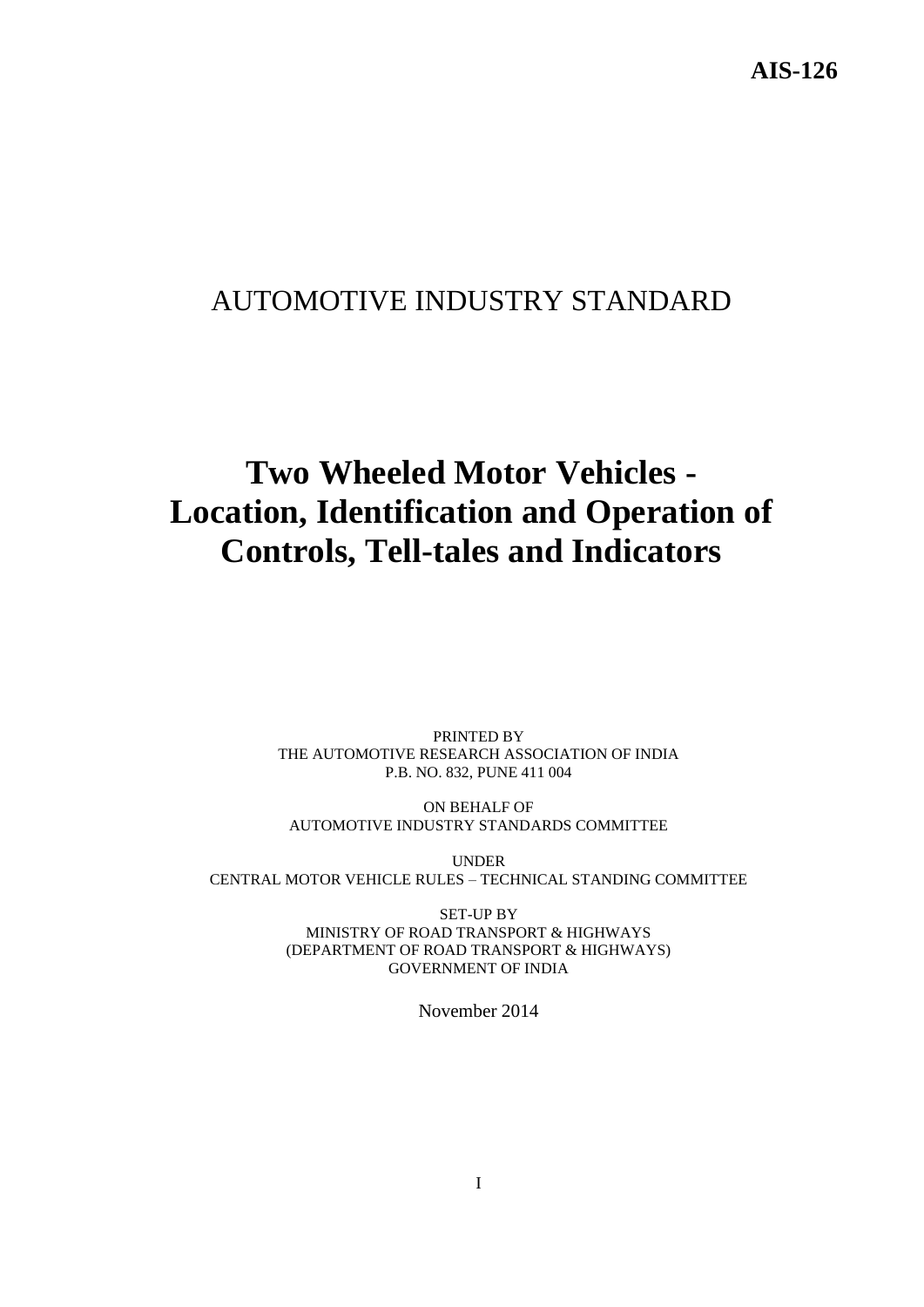| Sr. | Corrigenda.             | Amendment | <b>Revision</b> | <b>Date</b> | <b>Remark</b> | Misc. |
|-----|-------------------------|-----------|-----------------|-------------|---------------|-------|
| No. |                         |           |                 |             |               |       |
|     |                         |           |                 |             |               |       |
|     |                         |           |                 |             |               |       |
|     |                         |           |                 |             |               |       |
|     |                         |           |                 |             |               |       |
|     |                         |           |                 |             |               |       |
|     |                         |           |                 |             |               |       |
|     |                         |           |                 |             |               |       |
|     |                         |           |                 |             |               |       |
|     |                         |           |                 |             |               |       |
|     |                         |           |                 |             |               |       |
|     |                         |           |                 |             |               |       |
|     |                         |           |                 |             |               |       |
|     | <b>General remarks:</b> |           |                 |             |               |       |

# **Status chart of the standard to be used by the purchaser for updating the record**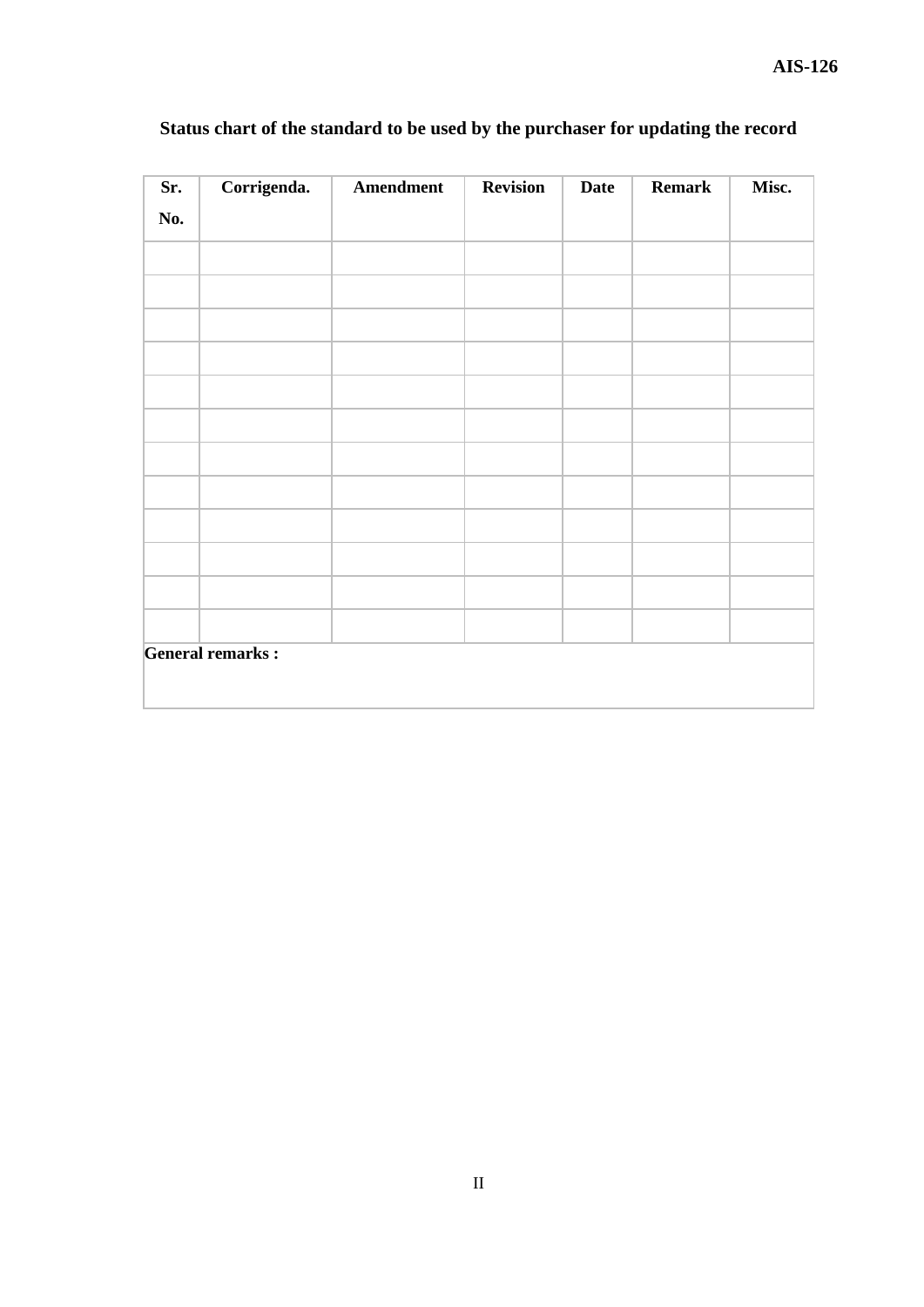#### **INTRODUCTION**

0.1 The Government of India felt the need for a permanent agency to expedite the publication of standards and development of test facilities in parallel when the work on the preparation of the standards is going on, as the development of critical parts for improved safety can be undertaken only after the publication of the standard and commissioning of test facilities. To this end, the erstwhile Ministry of Surface Transport (MOST) has constituted a permanent Automotive Industry Standard Committee (AISC) vide order No. RT-11028/11/97-MVL dated September 15, 1997. The standards prepared by AISC will be approved by the permanent CMVR Technical Standing Committee (CTSC). After approval, the Automotive Research Association of India, (ARAI), Pune, being the secretariat of the AIS Committee, has published this standard. For better dissemination of this information ARAI will publish this document on their Web site.

AIS-071 (Part 1 and 2) revising the requirements regarding location, identification and operation of motorcycle controls, tell-tales and indicators, (upgrading the then notified IS 14413-1996) was published in 2009 and is notified for implementation.

0.2 In the meanwhile, a Global Technical Regulation (GTR) No 12 concerning the Location, Identification and Operation of Motorcycle Controls, Telltales and Indicators was established in WP-29 committee of UNECE under 1998 agreement for harmonization of vehicle regulations. India being signatory to this agreement has voted for this GTR and has obligation to adopt this in its regulatory framework.

This GTR specifies requirements for the location, identification, illumination and operation of motorcycle controls, tell-tales and indicators, if fitted. This global technical regulation also harmonizes a set of symbols for controls, tell-tales and indicators.

The purpose of this GTR is to ensure the accessibility, visibility, and recognition of motorcycle controls, tell-tales, and indicators and to facilitate the proper selection of controls under daylight and night-time conditions. The intention of the GTR is also to reduce the safety hazards caused by the diversion of the rider's attention from the driving task by mistakes in selecting controls.

- 0.3 This Automotive Industry Standard is technically equivalent to GTR12 ECE/trans/180 add.12 established in UN Global registry on 30 April 2012 as amended till informal document no ECE/TRANS/WP.29/GRSG/2012/21.
- 0.4 The AISC panel and the Automotive Industry Standard Committee (AISC) responsible for preparation of this standard is given in Annex B and C respectively.
- 0.5 This standard is adopted by CMVR-TSC in its  $41<sup>st</sup>$  meeting held on  $3<sup>rd</sup>$  April 2014.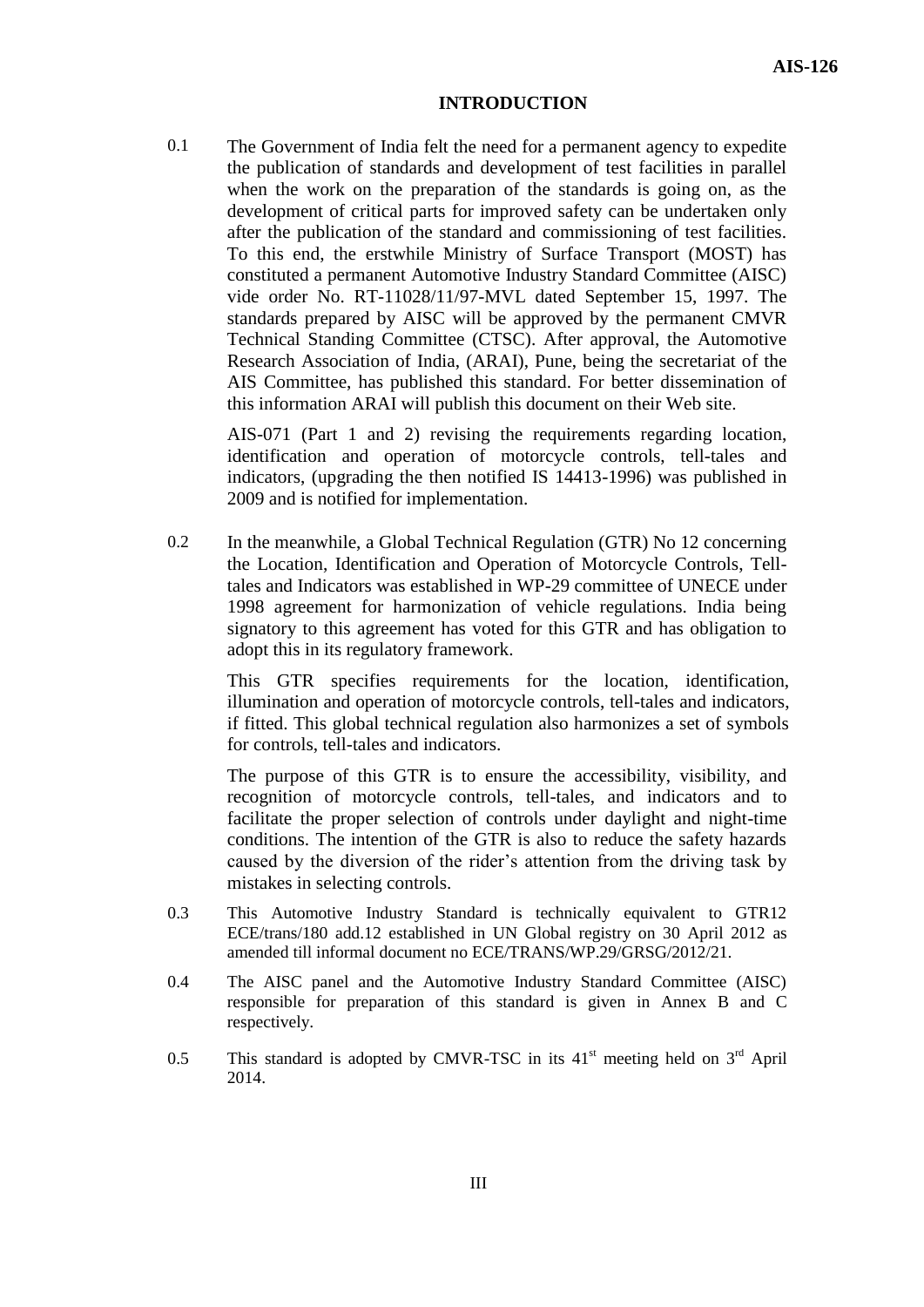| Paragraph              | <b>Contents</b>                                                                       |       |  |  |
|------------------------|---------------------------------------------------------------------------------------|-------|--|--|
| No.                    |                                                                                       | No.   |  |  |
| 1.                     | Scope                                                                                 | 1/17  |  |  |
| 2.                     | References                                                                            | 1/17  |  |  |
| 3.                     | Definitions                                                                           | 1/17  |  |  |
| $\overline{4}$ .       | Requirements                                                                          | 2/17  |  |  |
| 5.                     | 5/17<br>Type approval                                                                 |       |  |  |
| 6.                     | 6/17<br>Extension of type approval                                                    |       |  |  |
| 7.                     | Conformity of production<br>6/17                                                      |       |  |  |
| 8.                     | <b>Transitional provision</b><br>6/17                                                 |       |  |  |
| 9.                     | Changes in GTR 12<br>6/17                                                             |       |  |  |
| <b>List of Annexes</b> |                                                                                       |       |  |  |
| Annex A                | Technical information to be submitted by vehicle manufacturer                         | 14/17 |  |  |
| Annex B                | Composition of AISC<br>panel on two wheeler<br>controls,<br>tell-tales and indicators | 16/17 |  |  |
| Annex C                | Committee composition Automotive Industry Standards Committee                         | 17/17 |  |  |

**Two Wheeled Motor Vehicles - Location, Identification and Operation of Controls Tell-tales and Indicators**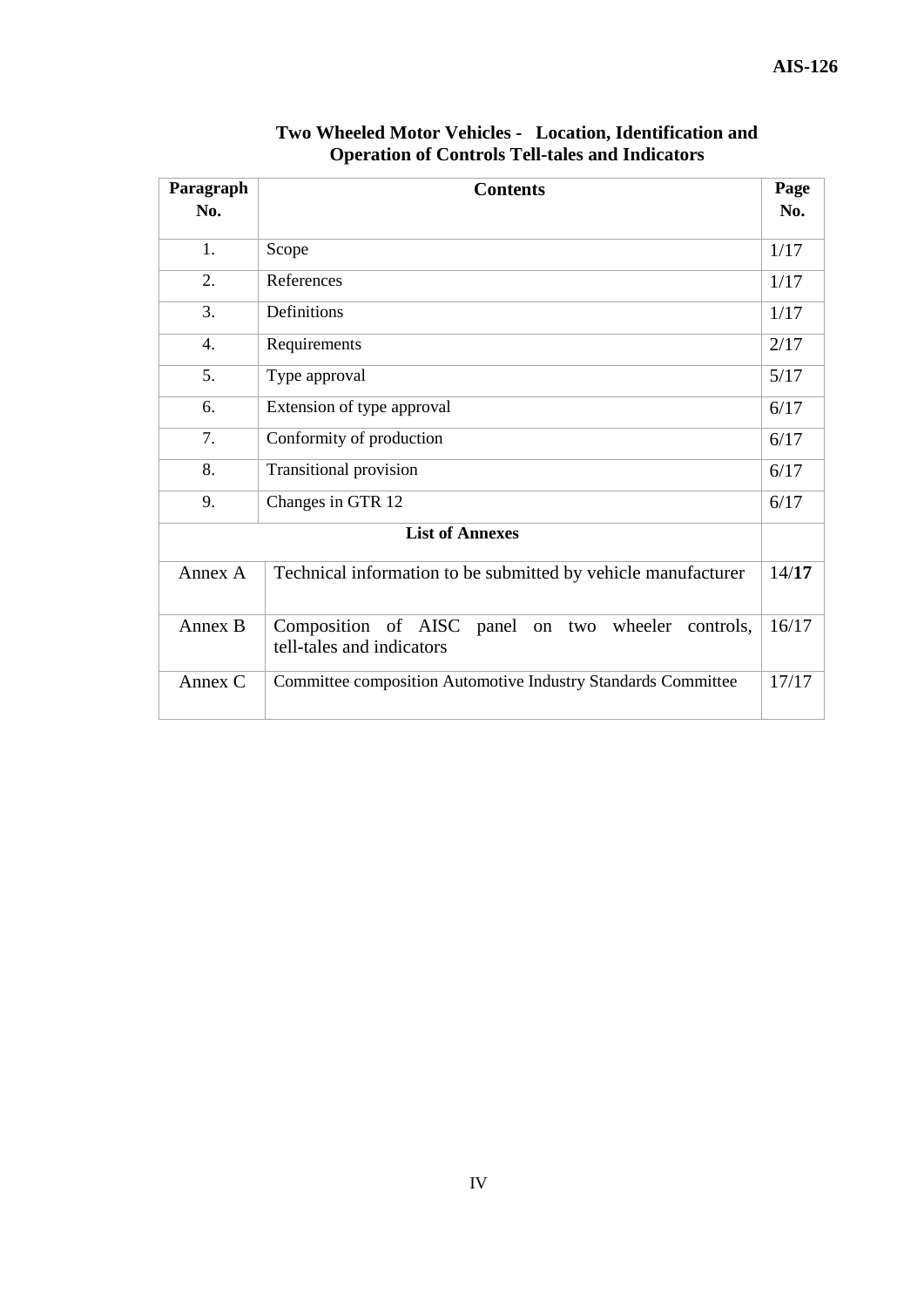# **Two Wheeled Motor Vehicles - Location, Identification and Operation of Controls Tell-tales and Indicators**

### **1 SCOPE**

This standard applies to power-driven vehicles of category L1 and L2 as defined in AIS-053.

#### **2 REFERENCES**

- 2.1 AIS-053 Automotive Vehicles -Types Terminology.
- 2.2 AIS-009 (Rev 1):2011-Installation requirements of lighting and light signalling devices for L category vehicles.

#### **3 DEFINITIONS**

For the purposes of this standard, the following definitions apply.

- 3.1 "**Adjacent**", with respect to a symbol identifying a control, tell-tale or indicator, means that the symbol is in close proximity to the control, telltale or indicator and no other control, tell-tale, indicator, identification symbol or source of illumination appears between an identification symbol and the control, tell-tale, or indicator which that symbol identifies.
- 3.2 "**Common space**" means an area on which more than one tell-tale, indicator, identification symbol, or other message may be displayed but not simultaneously.
- 3.3 "**Control**" means any part of the vehicle or a device directly actuated by the driver which changes the state or functioning of the vehicle or any part thereof.
- 3.4 "**Device**" means an element or an assembly of elements used to perform one or more functions.
- 3.5 "**Handlebars**" means any part of the bar or bars connected to the head of the forks (steering head) by means of which the vehicle is steered.
- 3.6 "**Handlebars***:* **right side**" means any part of the handlebars which, when facing the direction of forward movement, lies on the right side of the longitudinal median plane of the vehicle.
- 3.7 "**Handlebars***:* **left side**" means any part of the handlebars which, when facing the direction of forward movement, lies on the left side of the longitudinal median plane of the vehicle.
- 3.8 "**Handlebars: forward**" means any part of the handlebars lying on the side furthest from the driver when seated in a driving position.
- 3.9 "**Handgrip**" means that part of the handlebars, furthest from the centre, by which the handlebars are held by the driver of the vehicle.
- 3.10 "**Rotating handgrip**" means a handgrip, operating some functional mechanism of the vehicle, which is free to rotate around the handlebar when so turned by the driver of the vehicle.
- 3.11 "**Frame**" means any part of the frame, chassis or cradle of the vehicle, to which is attached the engine and/or transmission unit, and/or the engine and transmission unit itself.
- 3.12 "**Frame: left side**" means any part of the frame which, when facing the direction of forward movement, lies on the left side of the longitudinal median plane of the vehicle.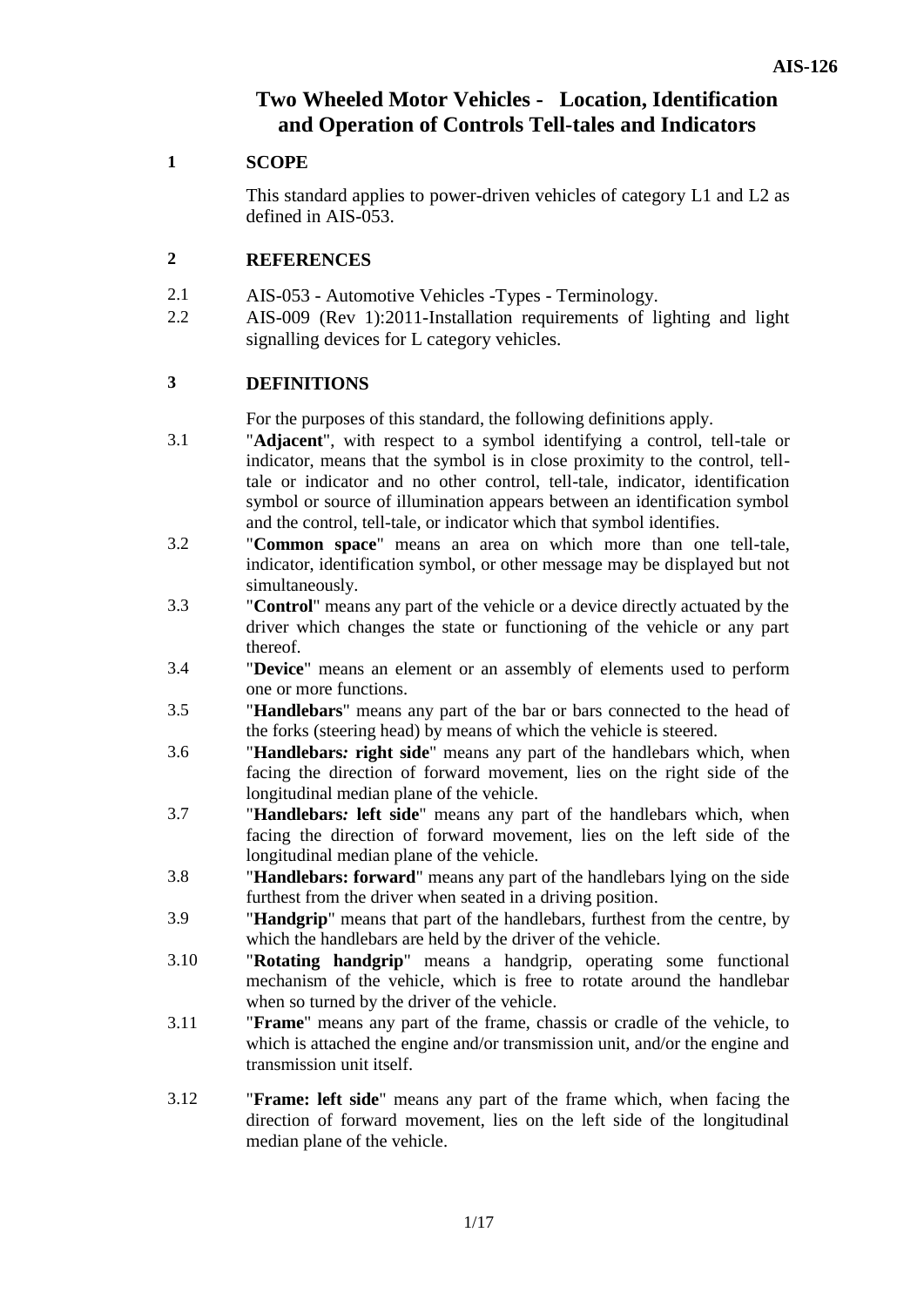- 3.13 "**Frame: right side**": means any part of the frame which, when facing the direction of forward movement, lies on the right side of the longitudinal median plane of the vehicle.
- 3.14 "**Lever**" means any device consisting of an arm turning on a fulcrum, by means of which some functional mechanism of the vehicle is operated.
- 3.15 "**Hand lever**" means a lever operated by the hand of the driver; **Note**: - Unless otherwise stated, a hand lever is operated by compression, (that is, movement of the apex of the lever towards the supporting structure), e.g. to engage a brake mechanism or to disengage the clutch mechanism.
- 3.16 "**Foot lever**" means a lever operated by contact between the foot of the driver and a spur projecting from the arm of the lever.
- 3.17 "**Pedal**" means a lever operated by contact between the foot of the driver and a pad on the lever, so placed as to allow pressure to be applied to the arm of the lever.

**Note: -** Unless otherwise stated, a pedal is operated by depression, for example to engage a brake mechanism.

- 3.18 "**Rocker arm**" means a lever, pivoted at or near its centre and having a pad or spur at each end, operated by contact between the foot of the driver and the said pads or spurs.
- 3.19 "**Clockwise**" means the direction of rotation around the axis of the part considered, following the motion of the hands of a clock when viewed from the upper or the outer side of the part considered.
- 3.20 "**Anti-clockwise**" has the inverse meaning of *"***Clockwise***".*
- 3.21 "**Combined brake**" means a system of operation (by hydraulic action or mechanical linkage, or both) whereby both the front and the rear brakes of the vehicle are brought into operation at least partially by the use of only one control.
- 3.22 "**Indicator**" means a device which presents information on the functioning or situation of a system or a part of a system, for example a fluid level.
- 3.23 "**Tell-tale**" means an optical signal which indicates the actuation of a device, correct or defective functioning or condition, or failure to function.
- 3.24 "**Symbol**" means a diagram from which to identify a control, a tell-tale or an indicator.
- 3.25 "**Optical Warning Device**" means a headlamp where the beam can be flashed to give signals to the oncoming or preceding traffic, e.g., when a vehicle is about to overtake a slower preceding vehicle.
- 3.26 "**Master Lighting Switch**" means a switch connecting or cutting off supply of current to circuits of lighting devices referred to in 5.10 and 5.11 of AIS-009 (Rev 01)-2011.

#### **4 REQUIREMENTS**

4.1 **General: -** A vehicle, if fitted with a control, tell-tale or indicator identified in Table 1, shall comply with the requirements of this standard with respect to the location, identification, operation, illumination, and colour of that control, tell-tale or indicator.

> For functions for which no symbol is available in Table 1, the manufacturer may use a symbol following the appropriate standards. Where no symbol is available, the manufacturer may use a symbol of its own conception. Such a

symbol shall not cause confusion with any symbol specified in Table 1.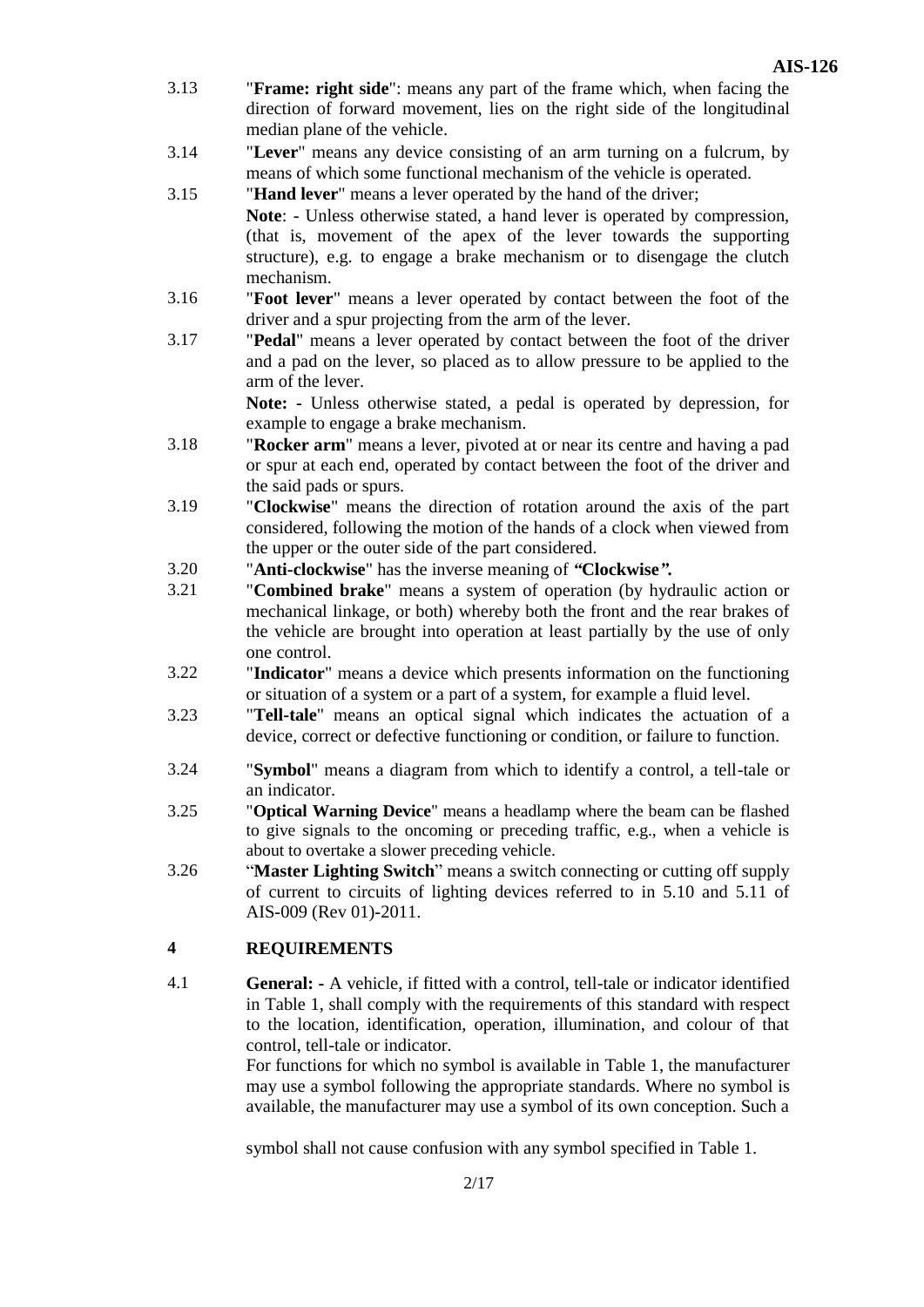#### 4.2 **Location**

- 4.2.1 The controls, listed in Table 1, shall be located so that they are operable and within reach of the driver when seated in the driving position. However, the controls for Manual Choke and Manual Fuel Tank Shutoff Valve shall be so located that they are operable and within reach of the driver when seated.
- 4.2.2 The tell-tales and indicators listed in Table 1, and their identification symbols shall be located so that they are visible to a driver when seated in the driving position, during daylight and night-time driving. Tell-tales, indicators and their identification symbols need not be visible when not activated.
- 4.2.3 The identification symbols for controls, tell-tales, and indicators shall be placed on or adjacent to the controls, tell-tales or indicators that they identify except as provided in 4.2.5.
- 4.2.4 Controls for hazard warning lamps, passing and driving beam headlamps, direction indicators, supplemental engine stop, audible warning device, brakes and clutch shall be always accessible to the driver as primary function of the corresponding control without the removal of the driver's hands from the respective handgrips.
- 4.2.5 Requirement of 4.2.3. does not apply to multi-function controls, if the control is associated with a multi-task display that:
- 4.2.5.1 is visible to the driver; and
- 4.2.5.2 identifies the control with which it is associated; and
- 4.2.5.3 identifies all of the vehicle systems for which control is possible from the multi-function control. Sub-functions of those systems need not be shown on the top-most layer of the multi-task display, and
- 4.2.5.4 does not display tell-tales listed in Table 1.

#### 4.3 **Identification**

- 4.3.1 Each control, tell-tale and indicator listed in Table 1, shall be identified by the relevant specified symbol.
- 4.3.2 Supplementary symbols, words or abbreviations may be used at the manufacturer's discretion in conjunction with any symbol, word or abbreviation specified in Table 1.
- 4.3.3 Each additional or supplementary symbol, word or abbreviation used by the manufacturer shall not cause confusion with any symbol specified in this global technical regulation.
- 4.3.4 If the control, indicator or tell-tale for the same function are combined, one symbol may be used to identify that combination.
- 4.3.5 All identification symbols for the tell-tales, indicators and controls provided on handle bar or instrument cluster shall be positioned so as to appear to the driver to be perceptually upright except the symbol for an audible warning device control. For rotating controls that have an "off" position, this requirement applies to the control in the "off" position.
- 4.3.6 When fitted, each control that regulates a system function over a continuous range shall have identification provided for the limits of the adjustment range.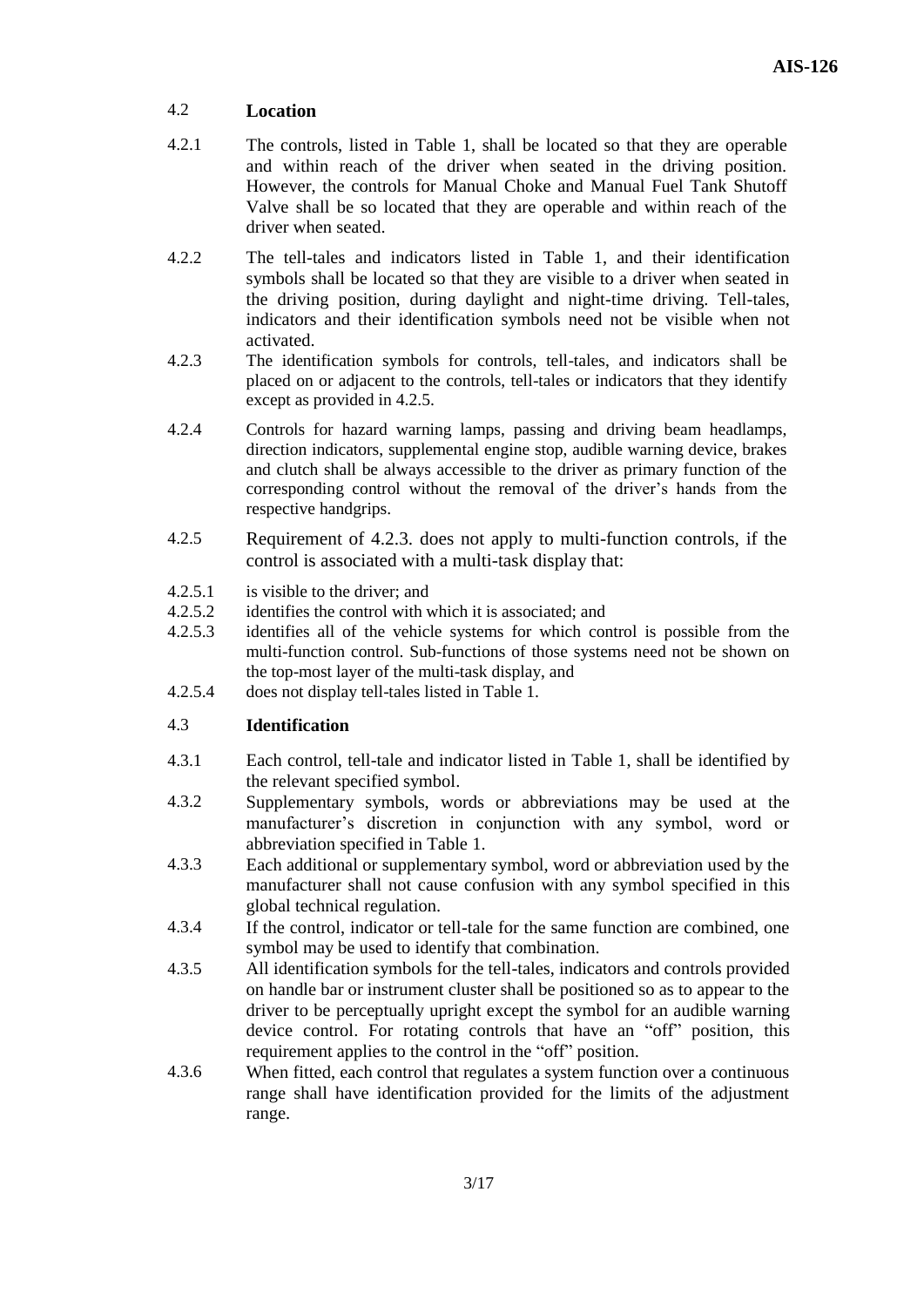#### 4.4 **Illumination**

- 4.4.1 At the manufacturer's option, any control, indicator and their respective identification symbols may be capable of being illuminated.
- 4.4.2 A tell-tale shall emit light when the malfunction or vehicle condition it is meant to indicate occurs. It shall not emit light at any other time, except during a bulb check.

#### 4.5 **Colour**

- 4.5.1 The light of each tell-tale shall be of the colour as specified in Table 1.
- 4.5.2 The colour of tell-tales not listed in Table 1 can be selected by the manufacturer in accordance with 4.5.3. The colour selected shall not mask or interfere with the identification of any tell-tale, control or indicator specified in Table 1.
- 4.5.3 Colours are recommended in accordance with the following colour code:
- 4.5.3.1 **Red**: danger to persons or very serious damage to equipment is immediate or imminent;
- 4.5.3.2 **Amber (yellow)**: caution, outside normal operating limits, vehicle system malfunction, damage to vehicle likely, or other condition which may produce hazard in the longer term;
- 4.5.3.3 **Green**: safe, normal operating condition (except if blue or amber is required by Table 1).
- 4.5.4 Each symbol used for the identification of a tell-tale, control or indicator shall be in a colour that stands out clearly against the background.
- 4.5.5 The filled-in part of any symbol may be replaced by its outline and the outline of any symbol may be filled in.
- 4.6 Common space for displaying multiple messages A common space may be used to show information from any source, subject to the following requirements:
- 4.6.1 The tell-tales and indicators displayed in the common space shall meet the requirements of 4.3, 4.4 and 4.5 and shall illuminate at the initiation of the condition they are designed to identify.
- 4.6.2 The tell-tale and indicators that are listed in Table 1 and are shown in the common space shall illuminate at the initiation of any underlying condition.
- 4.6.3 Except as provided in 4.6.4, 4.6.5 and 4.6.6, when the condition exists for actuation of two or more tell-tales, the information shall be either
	- a) repeated automatically in sequence, or
	- b) indicated by visible means and capable of being selected by the driver when seated in the driving position.
- 4.6.4 The tell-tales for the brake system malfunction, headlamp driving beam and direction indicator shall not be shown in the same common space.
- 4.6.5 If condition of activation exists for the following tell-tales: brake system malfunction, headlamp driving beam and direction indicator are displayed on a common space with other tell-tale, they shall have priority over anything else in the common space.
- 4.6.6 Information displayed in the common space may be capable of being cancelled automatically or by the driver, except the tell-tales for brake system malfunction, headlamp driving beam, direction indicator and those for which the colour red is required by Table 1 shall not be capable of being cancelled if the condition exists for their activation.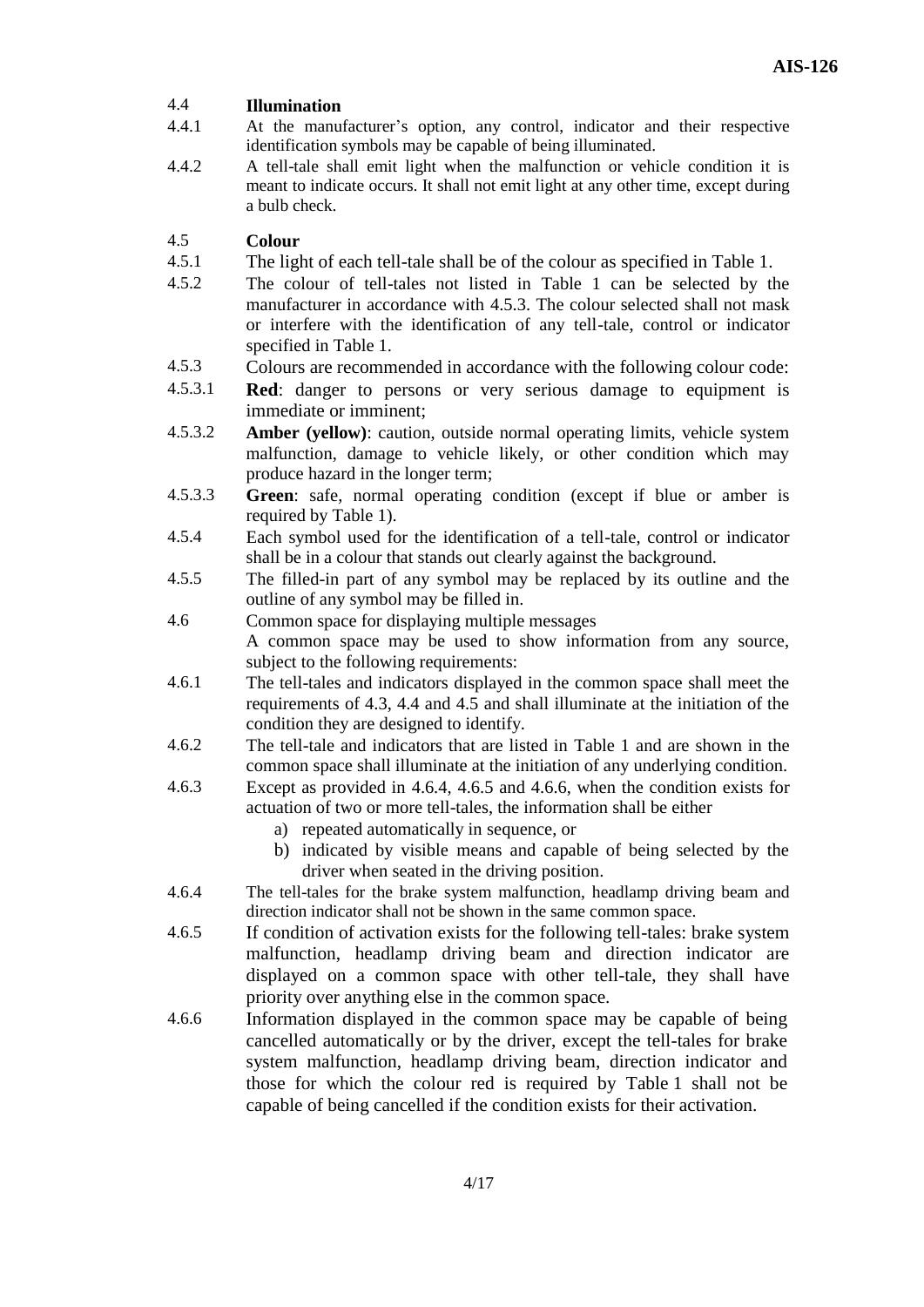#### **5 TYPE APPROVAL**

- 5.1 The manufacturer shall submit following for type approval of a vehicle.
	- (a) Application for type approval.
	- (b) Technical specification of the vehicle which shall include at least the details given in Annex A. As an alternate to information in Annex A, the manufacturer may submit a drawing or information in tabular format, indicating these details.
	- (c) Prototype of vehicle for verification.
- 5.2 Modifications/changes in technical specification
- 5.2.1 Every functional modification in technical specifications pertaining to controls, tell-tales and indicators declared in accordance with 5.1(b) shall be intimated to the testing agency. Testing agency may then consider, whether,
- 5.2.1.1 Vehicle with modifications complies with specified requirements, or,
- 5.2.1.2 any verification is required.
- 5.2.2 For considering whether verification is required or not, guidelines given in Table 2 shall be followed.

| Sr.<br>No.     | <b>Parameter and change</b>                                                                                                                                                                                                                                | Verification to be conducted                                                                                                                                                    |
|----------------|------------------------------------------------------------------------------------------------------------------------------------------------------------------------------------------------------------------------------------------------------------|---------------------------------------------------------------------------------------------------------------------------------------------------------------------------------|
| 1              | Addition of a variant having no<br>additional control, tell-tale<br><b>or</b><br>indicator and no change in the<br>identification<br>location.<br><sub>O</sub> r<br>operation of any control, tell-tale<br>or indicator with respect to the<br>base model. | if<br>N <sub>o</sub><br>verification<br>required,<br>manufacturer declares so.                                                                                                  |
| 2              | Addition of a variant having<br>additional control, tell-tale<br><b>or</b><br>indicator.                                                                                                                                                                   | Verification<br>required<br>is<br>only<br>for<br>additional control, tell-tale or indicator.                                                                                    |
| 3              | Addition of a variant having<br>change in location, identification<br>or operation of control, tell-tale<br>or indicator with respect to the<br>base model.                                                                                                | Verification is required only for<br>changed location, identification or<br>operation of control, tell-tale or<br>indicator.                                                    |
| $\overline{4}$ | Addition of control, tell-tale or<br>indicator in approved model /<br>variant (s).                                                                                                                                                                         | is<br>Verification<br>required<br>only<br>for<br>additional control, tell-tale or indicator.                                                                                    |
| 5              | Change in location, identification<br>or operation of control, tell-tale<br>or indicator in approved model /<br>variant (s).                                                                                                                               | is<br>Verification<br>required<br>for<br>only<br>Changed<br>location,<br>identification<br><b>or</b><br>operation<br>of<br>control,<br>tell-tale<br><sub>or</sub><br>indicator. |
| 6              | Deletion of control, tell-tale or<br>indicator in above cases.                                                                                                                                                                                             | To verify whether the requirements of<br>complied<br>standard<br>after<br>are<br>that<br>deletion.                                                                              |

**Table 2**

**Note**: - Changes other than those listed in Table 2 are considered to have no adverse effect on the requirements of this standard.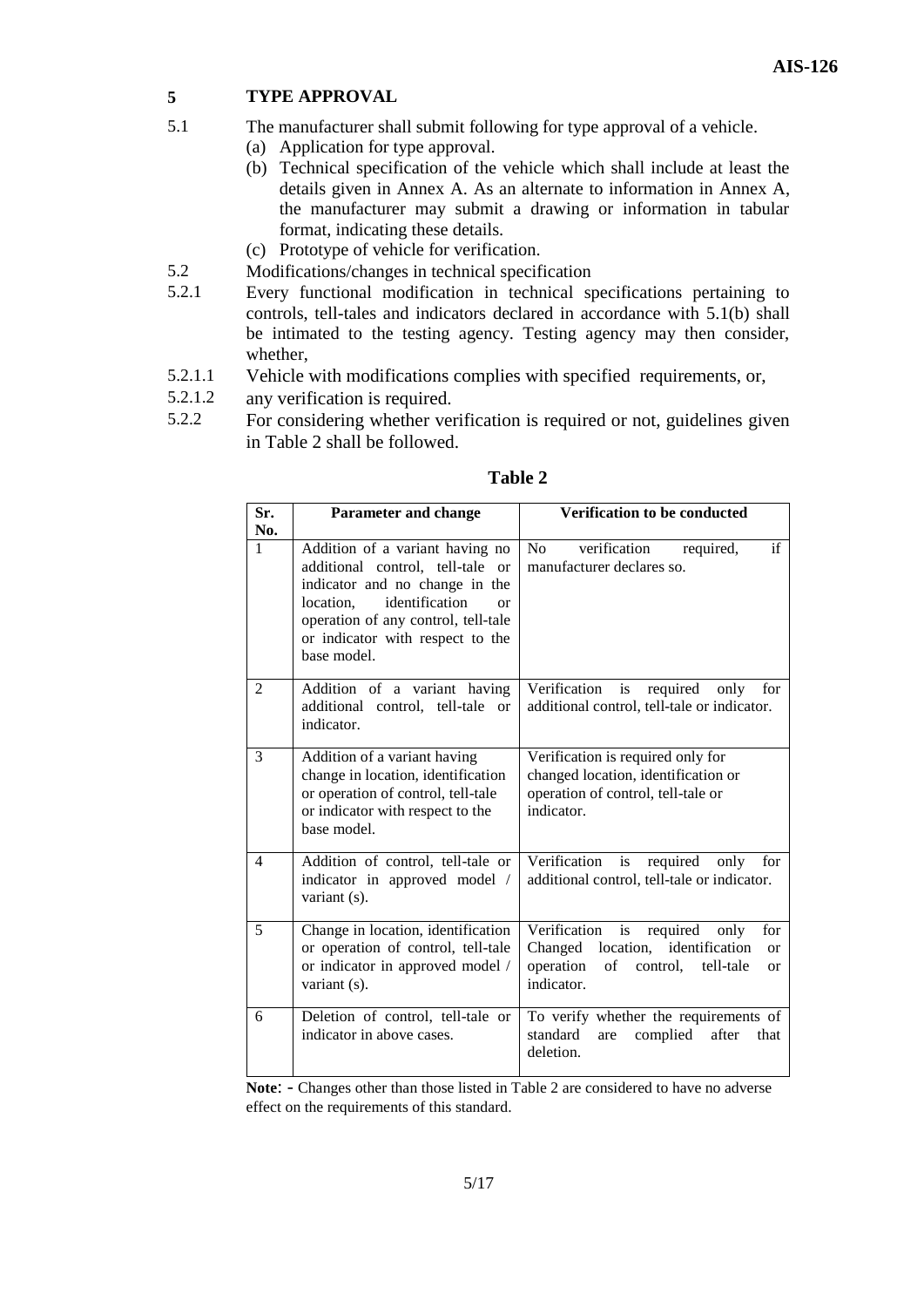- 5.2.3 In case of 5.2.1.2, verification for those parameters which are affected by the modifications only need to be carried out.
- 5.2.4 In the event of 5.2.1.1 or in the case of 5.2.1.2 after successful compliance to requirements, the certificate of compliance shall be validated for the modified version.

#### **6 EXTENSION OF TYPE APPROVAL**

The details of selection of model / variant (s) for verification and verifications to be done in case of change in Technical Specifications of approved model / variant (s) are given in Table 2.

## **7 CONFORMITY OF PRODUCTION**

Conformity of Production procedure as and when mandated by the Ministry of Road Transport and Highways (MoRTH) shall be applicable.

### **8 TRANSITIONAL PROVISIONS**

- 8.1 At the request of the applicant, type approvals for compliance to AIS-126:2014 shall be granted by test agencies from  $3<sup>rd</sup>$  April 2014 (date of adoption of this standard in CMVR-TSC). Such type approvals shall be deemed to be compliance to AIS-071 (Part 1 and 2): 2009.
- 8.2 At the request of applicant, type approval to the compliance to AIS-071 (Part 1 and 2) of June 2009 shall be granted up to the notified date of implementation of AIS-126:2014.
- 8.3 All the requirements AIS-126:2014 shall be verified for establishing compliance to this standard.
- 8.4 Extension of Approvals for engineering and administrative changes:
- 8.4.1 In the case of 8.1, extensions shall be granted subject to the conditions of AIS-126:2014. Such extensions shall be deemed to be compliance to AIS-071(Part 1 and 2): 2009.
- 8.4.2 In the case of 8.2, extensions shall be granted subject to conditions of AIS-126:2014 till its notified date of implementation.

#### **9.0 ACCEPTANCE OF CHANGES IN UN GTR 12**

 Acceptance of changes in UN GTR 12 after the level described in 0.3 of introduction shall be as per AIS-000, as amended form time to time, as applicable, unless otherwise stated in this standard.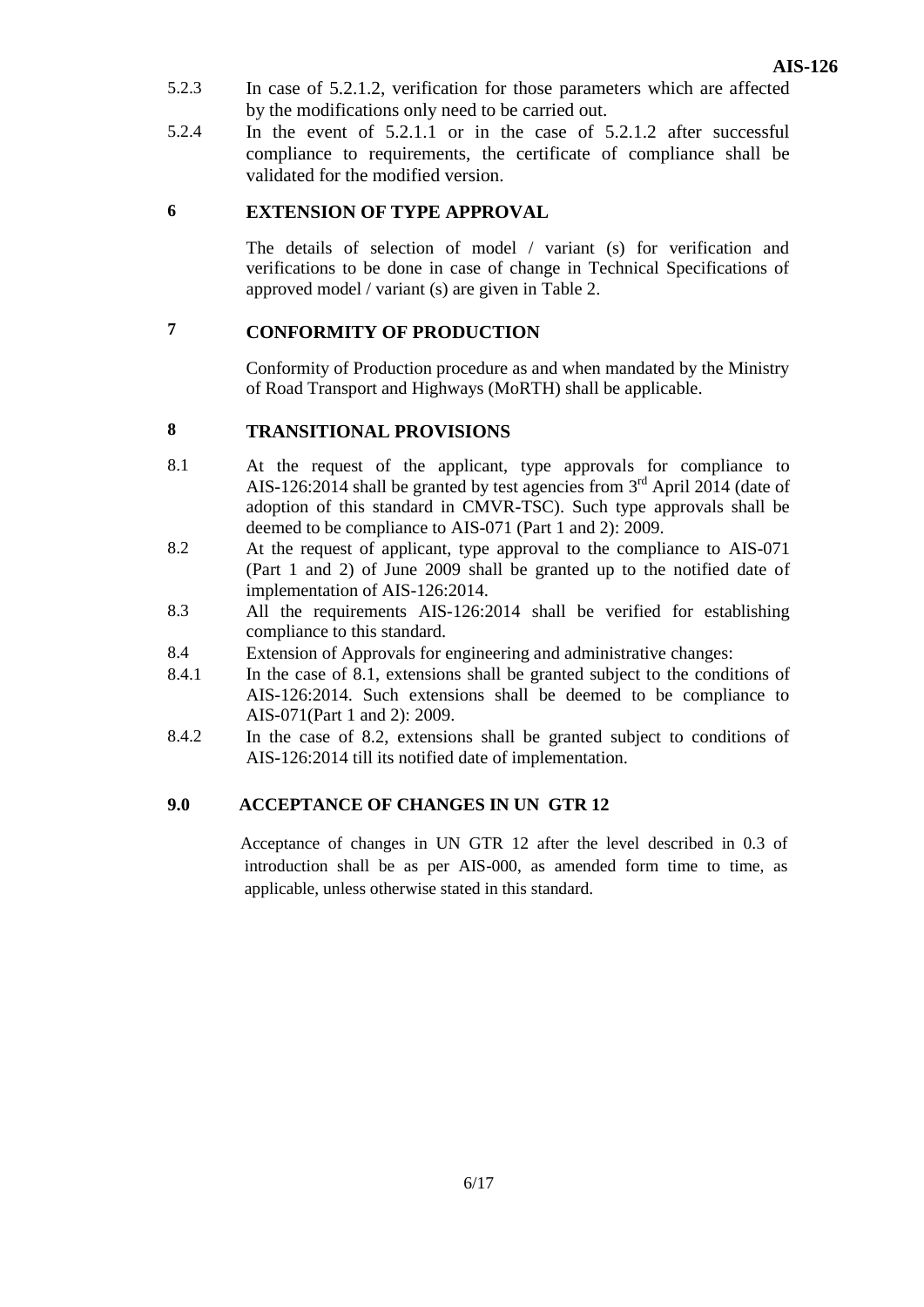#### **TABLE 1** (See 4.1)

| $\mathbf{N}\mathbf{0}$ | <b>Item</b>                                   | <b>Symbol</b> |           | <b>Function</b>   Location                                            | Colour       | <b>Definition</b>                                                                                                                               | Operation                                                                                                                                                                                        |
|------------------------|-----------------------------------------------|---------------|-----------|-----------------------------------------------------------------------|--------------|-------------------------------------------------------------------------------------------------------------------------------------------------|--------------------------------------------------------------------------------------------------------------------------------------------------------------------------------------------------|
| (1)                    | (2)                                           | (3)           | (4)       | (5)                                                                   | (6)          | (7)                                                                                                                                             | (8)                                                                                                                                                                                              |
| $\mathbf{1}$           | Supplemental<br>engine stop<br>control (OFF)  |               | Control   | <b>Located on</b><br>handle bar:<br>Right side.                       |              |                                                                                                                                                 | a means<br>As<br>of<br>stopping<br>the<br>engine, alternative<br>to the main switch                                                                                                              |
| $\overline{2}$         | Supplemental<br>engine stop<br>control (RUN)  |               |           |                                                                       |              |                                                                                                                                                 | or a decompression<br>valve control, the<br>vehicle may<br>be equipped with<br>an engine electrical<br>power supply cut-<br>out (Supplemental<br>engine stop).                                   |
| 3                      | Ignition Switch                               |               | Control   |                                                                       |              | The device<br>that enables<br>the engine<br>to run, and<br>may also<br>allow<br>operation<br>of other<br>electrical<br>systems on<br>a vehicle. | In the case of a<br>rotary switch, the<br>direction of motion<br>shall be clockwise<br>from the ignition<br>"off" position to<br>the ignition "on"<br>position.                                  |
| $\overline{4}$         | <b>Electric Starter</b>                       |               | Control   |                                                                       |              |                                                                                                                                                 |                                                                                                                                                                                                  |
| 5                      | <b>Manual Choke</b>                           |               | Control   | The control<br>need<br>not be visible<br>from the rider's<br>position |              |                                                                                                                                                 |                                                                                                                                                                                                  |
|                        |                                               |               | Tell-tale |                                                                       | <b>Amber</b> |                                                                                                                                                 |                                                                                                                                                                                                  |
| 6                      | Neutral-<br>(Gearbox<br>Selection)            |               | Tell-tale |                                                                       | Green        |                                                                                                                                                 | tell-tale<br>The<br>is<br>illuminated<br>when<br>the gear selector is<br>in neutral position.                                                                                                    |
| $\overline{7}$         | Manual Fuel<br>Tank<br>Shutoff Valve<br>(OFF) |               | Control   | The control<br>need not be<br>visible from<br>the rider's             |              |                                                                                                                                                 | The control shall<br>have<br>separate<br>positive positions<br>for "OFF", "ON"                                                                                                                   |
| $\,8\,$                | Manual Fuel<br>Tank<br>Shutoff Valve<br>(ON)  |               |           | position.                                                             |              |                                                                                                                                                 | and "RESERVE"<br>(where a reserve<br>supply<br>is<br>provided).                                                                                                                                  |
| 9                      | Manual Fuel<br>Tank<br>Shutoff Valve<br>(RES) |               |           |                                                                       |              |                                                                                                                                                 | The control shall<br>be in the<br><b>ON</b><br>position when it is<br>in the direction<br>downstream of the<br>flow of fuel from<br>the tank to the<br>engine: in the OFF<br>position when it is |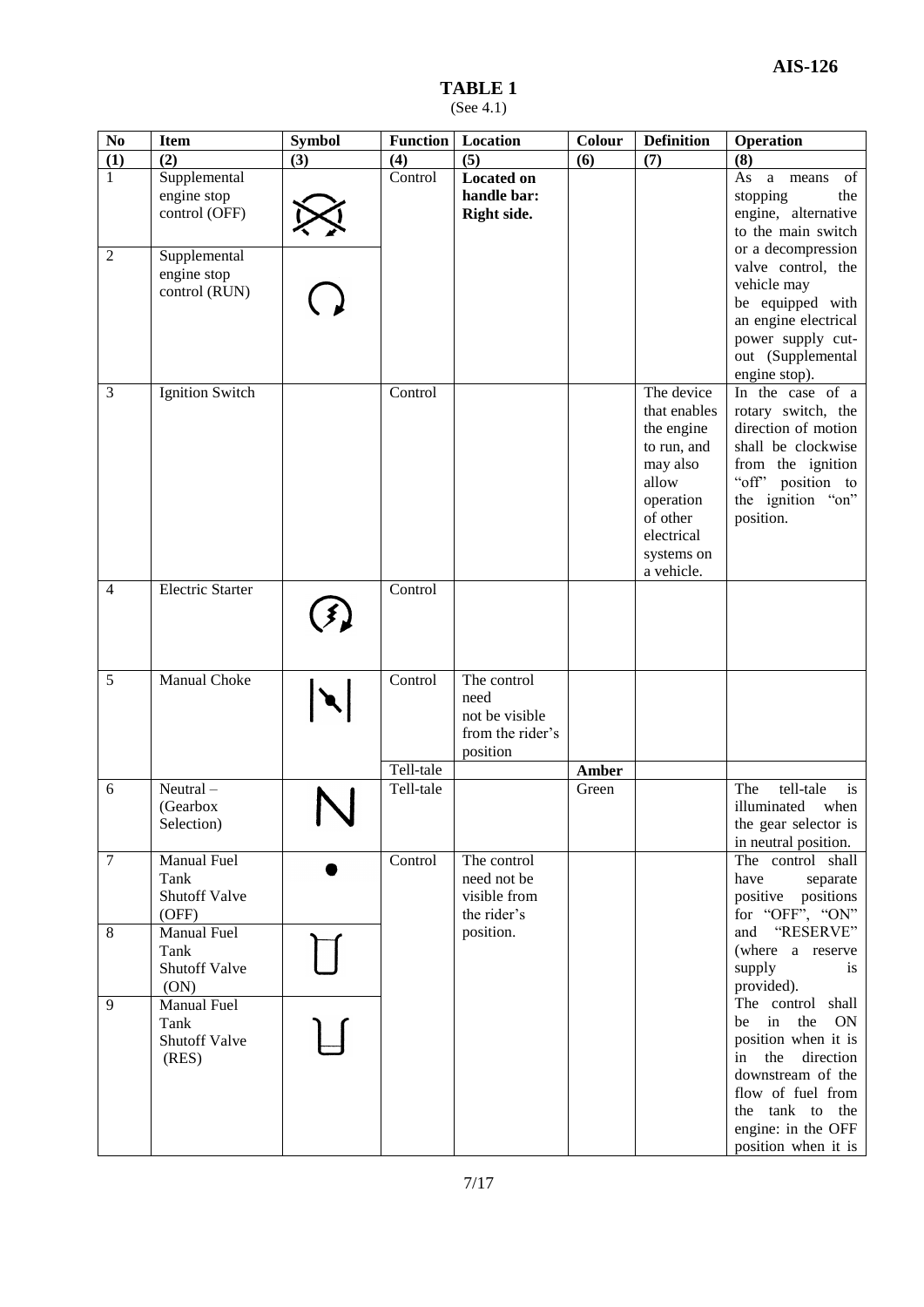|    |                                                                     |    |           |                                                                                                                                                                                                                                                                                                                                                                                             |  | $1110 - 120$                                                                                                                                                                                                                                                                                                                                                                                                                                                                         |
|----|---------------------------------------------------------------------|----|-----------|---------------------------------------------------------------------------------------------------------------------------------------------------------------------------------------------------------------------------------------------------------------------------------------------------------------------------------------------------------------------------------------------|--|--------------------------------------------------------------------------------------------------------------------------------------------------------------------------------------------------------------------------------------------------------------------------------------------------------------------------------------------------------------------------------------------------------------------------------------------------------------------------------------|
|    |                                                                     |    |           |                                                                                                                                                                                                                                                                                                                                                                                             |  | in<br>a<br>direction<br>perpendicular<br>to<br>the flow of fuel,<br>and<br>in<br>the<br><b>RESERVE</b> position<br>(where applicable)<br>when it is in the<br>direction upstream<br>of the flow of fuel.<br>In case of a system<br>in which the fuel<br>flow is stopped<br>when the engine is<br>switched off, and if<br>equipped with a<br>control,<br>the<br>symbols<br>and<br>control<br>positions<br>shall be the same<br>as identified for<br>Manual Fuel Shut-<br>Off Control. |
| 10 | Speedometer                                                         |    | Indicator |                                                                                                                                                                                                                                                                                                                                                                                             |  | The display shall<br>illuminated<br>be<br>whenever<br>the                                                                                                                                                                                                                                                                                                                                                                                                                            |
|    |                                                                     |    |           |                                                                                                                                                                                                                                                                                                                                                                                             |  | position<br>lamp<br>(if available)<br><b>or</b><br>headlamp<br>is                                                                                                                                                                                                                                                                                                                                                                                                                    |
| 11 |                                                                     |    | Control   | On handlebars:                                                                                                                                                                                                                                                                                                                                                                              |  | activated.<br>Push to activate                                                                                                                                                                                                                                                                                                                                                                                                                                                       |
|    | Audible warning<br>device<br>(Horn)                                 |    |           | Left side for<br>vehicles with a<br>gear selection<br>control operated<br>independently of<br>a hand operated<br>clutch or for<br>vehicles without<br>gear selection<br>control.<br>Alternatively,<br>on handlebars :<br>right side for<br>vehicles with<br>gear selection<br>located on<br>handlebars: left<br>side and<br>operated in<br>conjunction with<br>the hand<br>operated clutch. |  |                                                                                                                                                                                                                                                                                                                                                                                                                                                                                      |
| 12 | Driving beam<br>(Main, high or<br>upper beam),<br>(H <sub>i</sub> ) | ΞL | Control   | On handlebars:<br>left side for<br>vehicles with a<br>gear selection<br>control<br>operated<br>independently<br>of a hand<br>operated clutch                                                                                                                                                                                                                                                |  |                                                                                                                                                                                                                                                                                                                                                                                                                                                                                      |

# **AIS -126**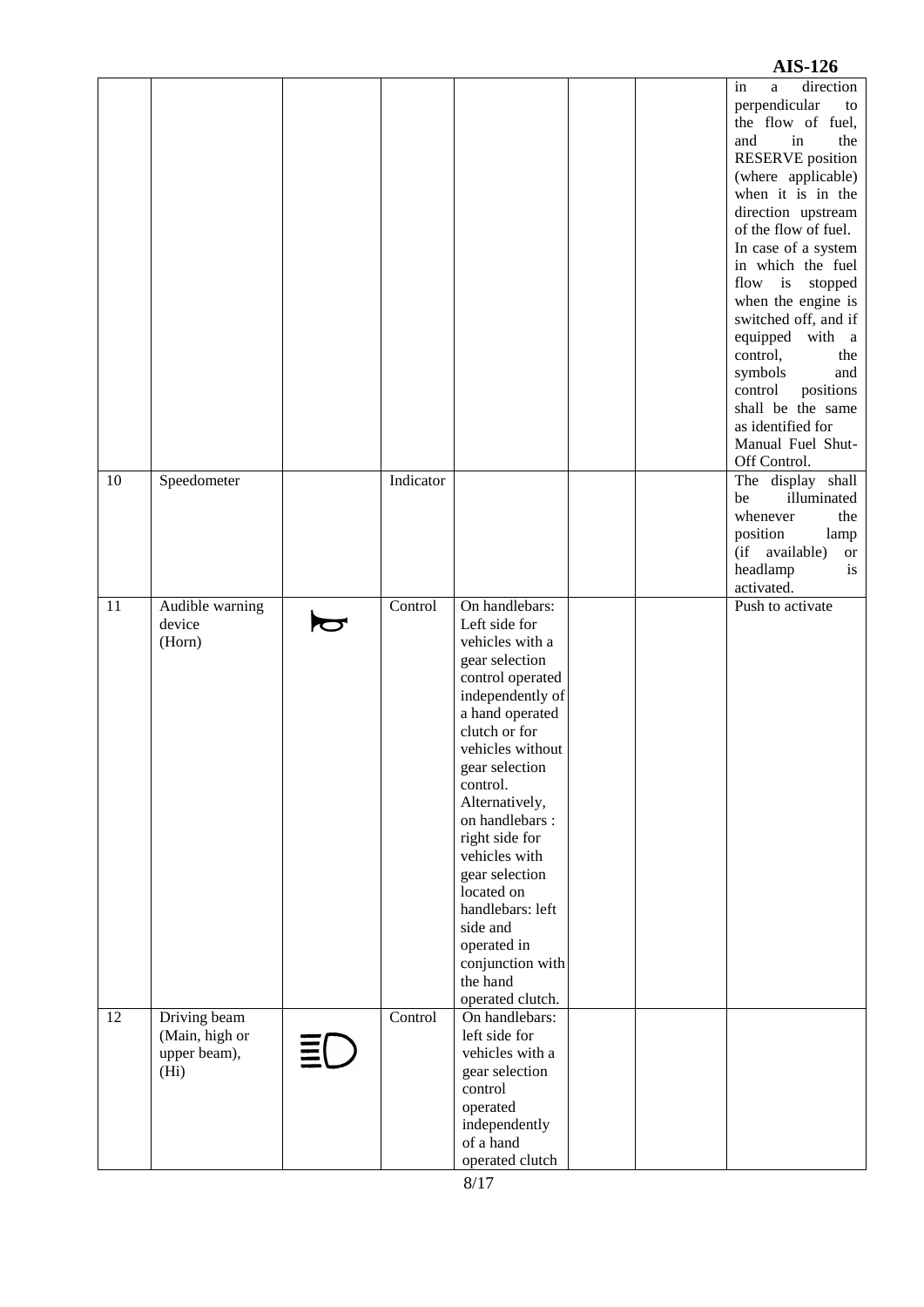|    |                                                                       |   |           | or for vehicles<br>without gear<br>selection<br>control.<br>Alternatively,<br>on handlebars:<br>right side for<br>vehicles with<br>gear selection<br>located on<br>handlebars:<br>left side and<br>operated in<br>conjunction<br>with the hand<br>operated<br>clutch.                                                                                                                                                 |       |                                                                                                                                                                                |
|----|-----------------------------------------------------------------------|---|-----------|-----------------------------------------------------------------------------------------------------------------------------------------------------------------------------------------------------------------------------------------------------------------------------------------------------------------------------------------------------------------------------------------------------------------------|-------|--------------------------------------------------------------------------------------------------------------------------------------------------------------------------------|
|    |                                                                       |   | Tell-tale |                                                                                                                                                                                                                                                                                                                                                                                                                       | Blue  |                                                                                                                                                                                |
| 13 | Passing Beam<br>(Dipped, low or<br>lower Beam) -<br>(L <sub>0</sub> ) | ₿ | Control   | On handlebars:<br>left side for<br>vehicles with a<br>gear selection<br>control<br>operated<br>independently<br>of a hand<br>operated clutch<br>or for vehicles<br>without gear<br>selection<br>control.<br>Alternatively,<br>on handlebars:<br>right side for<br>vehicles with<br>gear selection<br>located on<br>handlebars;<br>left side and<br>operated in<br>conjunction<br>with the hand<br>operated<br>clutch. |       |                                                                                                                                                                                |
|    |                                                                       |   | Tell-tale |                                                                                                                                                                                                                                                                                                                                                                                                                       | Green |                                                                                                                                                                                |
| 14 | Optical warning<br>device                                             |   | Control   | Adjacent to the<br>Driving Beam /<br>Passing Beam<br>Control                                                                                                                                                                                                                                                                                                                                                          |       | May be an<br>additional function<br>of the Driving<br>Beam /Passing<br><b>Beam Control</b><br>When control is<br>released, the beam<br>shall go back to the<br>previous state. |
| 15 | Fog Lamps -                                                           |   | Control   |                                                                                                                                                                                                                                                                                                                                                                                                                       |       |                                                                                                                                                                                |
|    | Front                                                                 | 刹 | Tell-tale |                                                                                                                                                                                                                                                                                                                                                                                                                       | Green |                                                                                                                                                                                |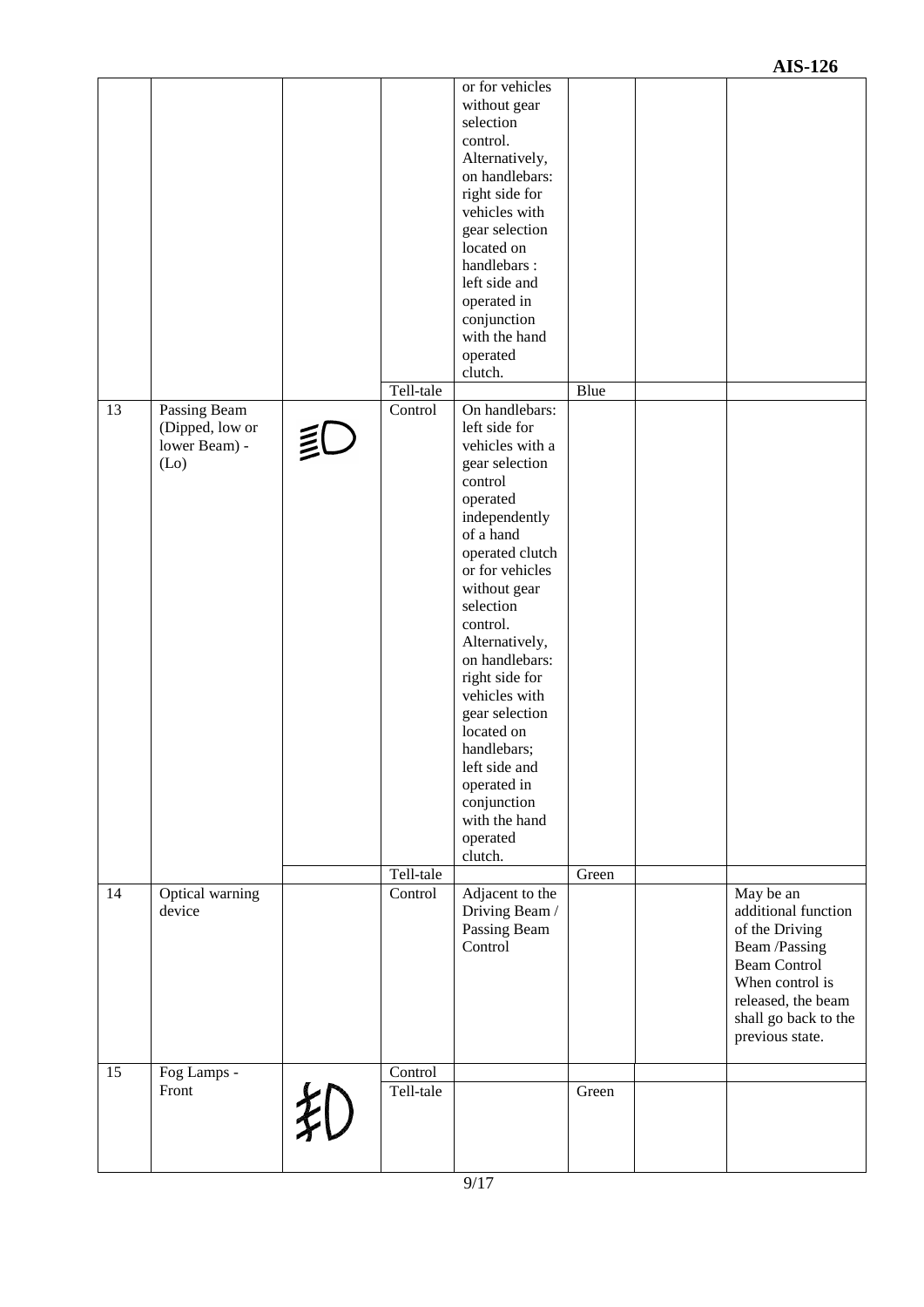| 16 | Fog Lamps - Rear |         | Control   |                 |       |                           |                                  |
|----|------------------|---------|-----------|-----------------|-------|---------------------------|----------------------------------|
|    |                  |         | Tell-tale |                 | Amber |                           |                                  |
|    |                  |         |           |                 |       |                           |                                  |
|    |                  |         |           |                 |       |                           |                                  |
| 17 | Direction        |         | Control   | Control(s)      |       |                           | The control shall be             |
|    | indicators       |         |           | is/are to be    |       |                           | designed<br>that,<br>SO.         |
|    |                  |         |           | located on the  |       |                           | when viewed from                 |
|    |                  |         |           | handlebar in    |       |                           | rider's<br>the<br>seat,          |
|    |                  |         |           | clear view      |       |                           | operation of the left            |
|    |                  |         |           | from the        |       |                           | hand<br>portion                  |
|    |                  |         |           | operator's seat |       |                           | or<br>movement<br>to<br>the      |
|    |                  |         |           | and shall be    |       |                           | left of the control              |
|    |                  |         |           | marked clearly. |       |                           | actuates the left side           |
|    |                  |         |           |                 |       |                           | indicators and vice              |
|    |                  |         |           |                 |       |                           | versa for the right              |
|    |                  |         |           |                 |       |                           | side indicators.                 |
|    |                  |         | Tell-tale |                 | Green |                           | The pair of arrows               |
|    |                  |         |           |                 |       |                           | is a single symbol.              |
|    |                  |         |           |                 |       |                           | When the controls                |
|    |                  |         |           |                 |       |                           | or telltales for left            |
|    |                  |         |           |                 |       |                           | and<br>right<br>turn             |
|    |                  |         |           |                 |       |                           | operate                          |
|    |                  |         |           |                 |       |                           | independently,                   |
|    |                  |         |           |                 |       |                           | however, the two                 |
|    |                  |         |           |                 |       |                           | arrows<br>may<br>be              |
|    |                  |         |           |                 |       |                           | considered separate              |
|    |                  |         |           |                 |       |                           | symbols and<br>be                |
|    |                  |         |           |                 |       |                           | spaced                           |
|    |                  |         |           |                 |       |                           | accordingly.                     |
| 18 | Hazard warning   |         |           |                 |       |                           |                                  |
|    | signal           |         |           |                 |       |                           |                                  |
|    |                  |         | Control   |                 |       | Represente                |                                  |
|    |                  |         | Tell-tale |                 | Red   | d by either               |                                  |
|    |                  |         |           |                 |       | the                       |                                  |
|    |                  |         |           |                 |       | direction                 |                                  |
|    |                  |         |           |                 |       | indicator                 |                                  |
|    |                  |         | Tell-tale |                 | Green | $tell-tale(s)$            |                                  |
|    |                  |         |           |                 |       | flashing<br>(simultaneo   |                                  |
|    |                  |         |           |                 |       | usly), or by              |                                  |
|    |                  |         |           |                 |       | the given                 |                                  |
|    |                  |         |           |                 |       | triangle                  |                                  |
|    |                  |         |           |                 |       | symbol.                   |                                  |
| 19 | Position Lamp    |         | Control   |                 |       | Represented               | In the case of a                 |
|    |                  |         | Tell-tale |                 | Green | by the given              | switch,<br>rotary                |
|    |                  | $-00 -$ |           |                 |       | symbols for               | operation<br>of the              |
|    |                  |         |           |                 |       | position                  | switch<br>in<br>a                |
|    |                  |         |           |                 |       | lamps,                    | clockwise direction              |
| 20 | Master lamp      |         | Control   |                 |       | master lamp               | shall<br>engage,                 |
|    |                  |         | Tell-tale |                 | Green | control and               | progressively,<br>the            |
|    |                  |         |           |                 |       | parking lamp              | vehicle's<br>position            |
|    |                  |         |           |                 |       | but if all                | lights and then the<br>vehicle's |
|    |                  |         |           |                 |       | lamps are<br>automaticall | main<br>lights. This<br>shall    |
| 21 | Parking Lamp     |         | Control   |                 |       | y lit when                | not<br>prevent<br>the            |
|    |                  |         | Tell-tale |                 | Green | vehicle is in             | inclusion<br>of                  |
|    |                  |         |           |                 |       | operation, no             | additional<br>switch             |
|    |                  |         |           |                 |       | position or               | positions provided               |
|    |                  |         |           |                 |       | master lamp               | that they are clearly            |
|    |                  |         |           |                 |       | control                   | indicated. The light             |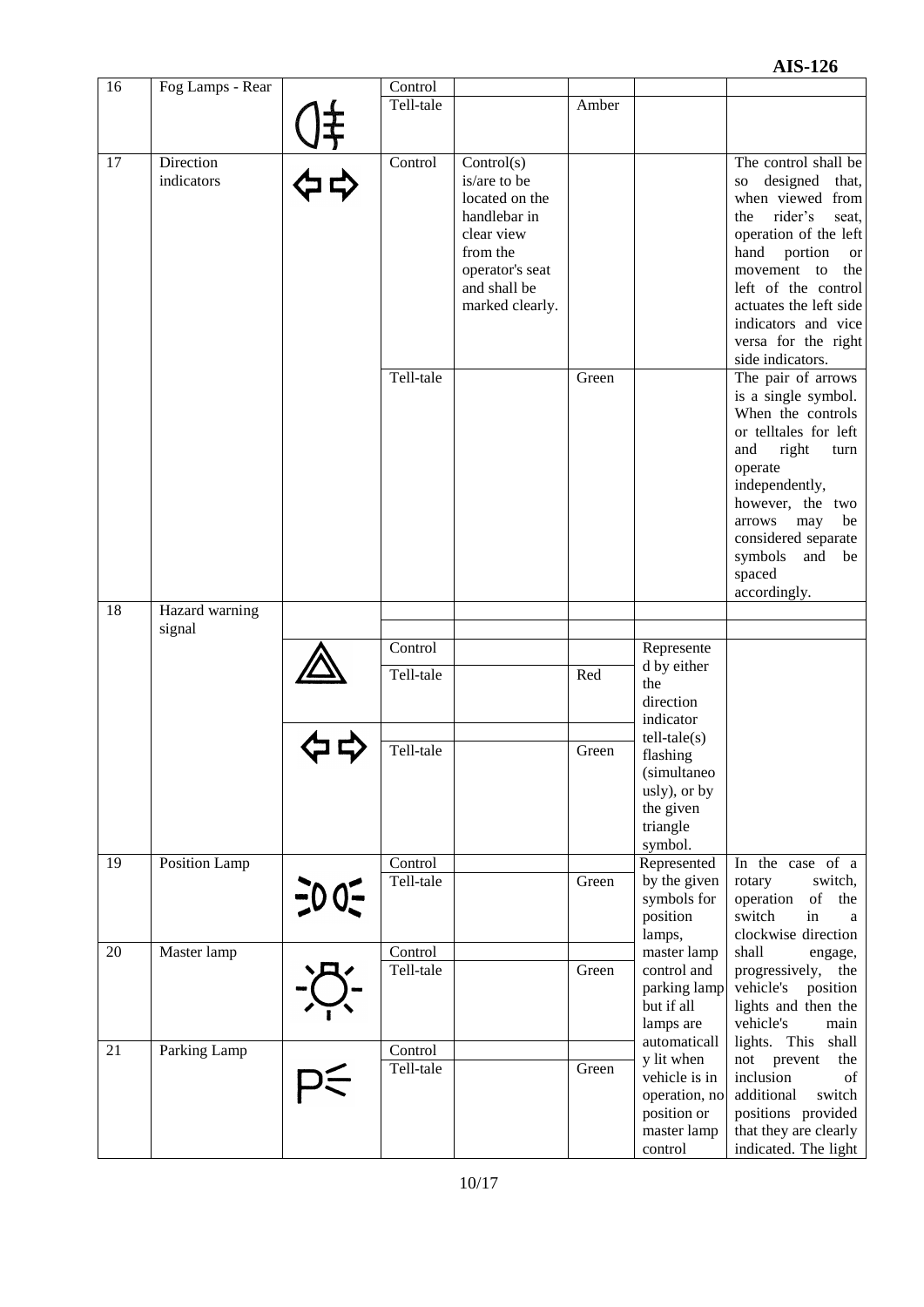#### **AIS-126** symbol need control switch may appear. The be combined with tell-tale the ignition switch function may if so desired. be provided by means of instrument cluster illumination. If the Parking Lamp function is incorporated in the ignition switch, identification is optional. 22 Fuel Indicator **Indicator** Indicator Tell-tale Amber 23 Engine coolant Indicator <u>는</u> temperature Tell-tale Red 24 Electrical Indicator Charging Tell-tale Red 25 Engine Oil Indicator Tell-tale Red 26 Engine speed Control On handlebars Hand operated control : right side control. Rotating Handgrip Anti-clockwise rotation increases speed. The control shall be self closing to idle in a clockwise direction after release of the hand unless a vehicle speed control device is activated. 27 Front wheel brake Control On handlebars Hand lever. : right side, The front wheel forward brake may operate with the rear wheel brake in the case of a combined brake system.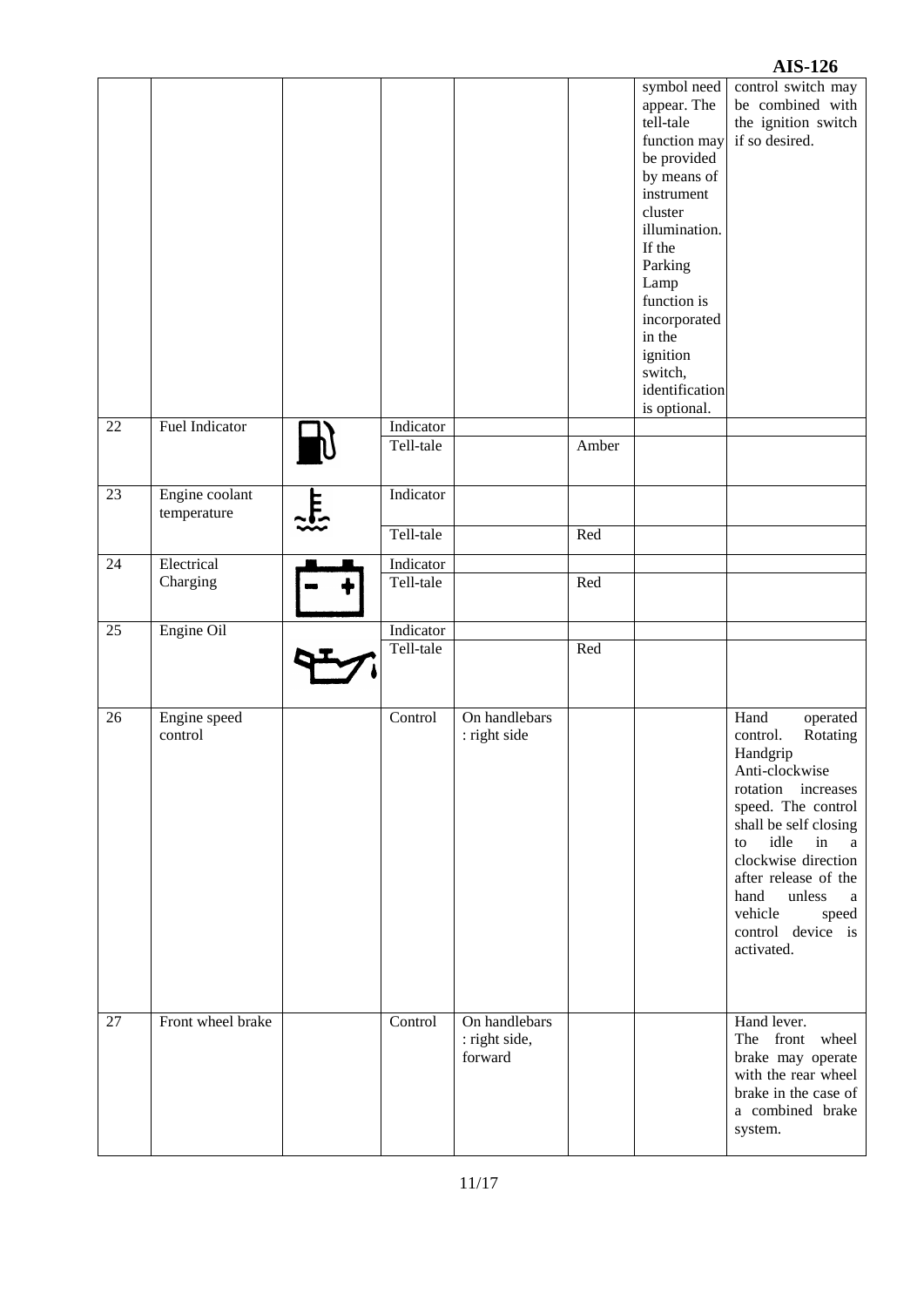#### **AIS -126**

| $\overline{28}$ | Foot rear wheel | Control | On the frame:  |  | Pedal.                          |
|-----------------|-----------------|---------|----------------|--|---------------------------------|
|                 | brakes          |         | right side     |  | The<br>rear<br>wheel            |
|                 | control         |         |                |  | brake may operate               |
|                 |                 |         |                |  |                                 |
|                 |                 |         |                |  | with<br>front<br>the            |
|                 |                 |         |                |  | wheel brake in the              |
|                 |                 |         |                |  | case of a combined              |
|                 |                 |         |                |  |                                 |
|                 |                 |         |                |  | brake system.                   |
| 29              | Hand rear wheel | Control | On handlebars  |  | Hand lever                      |
|                 | brake control   |         | : left side,   |  | Not allowed for                 |
|                 |                 |         |                |  |                                 |
|                 |                 |         | forward        |  | vehicles with hand              |
|                 |                 |         |                |  | operated clutch.                |
|                 |                 |         |                |  | The rear<br>wheel               |
|                 |                 |         |                |  |                                 |
|                 |                 |         |                |  | brake may operate               |
|                 |                 |         |                |  | with<br>the<br>front            |
|                 |                 |         |                |  | wheel brake in the              |
|                 |                 |         |                |  |                                 |
|                 |                 |         |                |  | case of a combined              |
|                 |                 |         |                |  | brake system.                   |
|                 |                 |         |                |  |                                 |
| 30              | Parking brake   | Control |                |  | Hand<br>lever<br>or             |
|                 |                 |         |                |  | pedal.                          |
| 31              | Clutch          | Control | On handlebars: |  | Hand lever.                     |
|                 |                 |         |                |  |                                 |
|                 |                 |         | left side      |  | Squeeze<br>to                   |
|                 |                 |         |                |  | disengage clutch.               |
|                 |                 |         |                |  | Shall not prohibit              |
|                 |                 |         |                |  |                                 |
|                 |                 |         |                |  | the use of devices              |
|                 |                 |         |                |  | on the left side of             |
|                 |                 |         |                |  |                                 |
|                 |                 |         |                |  | the vehicle that                |
|                 |                 |         |                |  | combine operations              |
|                 |                 |         |                |  | of a clutch and gear            |
|                 |                 |         |                |  |                                 |
|                 |                 |         |                |  | selector.                       |
| $\overline{32}$ | Foot selector   | Control | On the frame:  |  | Foot<br>lever<br><sub>or</sub>  |
|                 | Manual gear     |         | left side      |  | rocker arm.                     |
|                 |                 |         |                |  |                                 |
|                 | shift Control   |         |                |  | Moving<br>the                   |
|                 |                 |         |                |  | forward part of the             |
|                 |                 |         |                |  | foot lever or rocker            |
|                 |                 |         |                |  |                                 |
|                 |                 |         |                |  | shall<br>arm                    |
|                 |                 |         |                |  | progressively select            |
|                 |                 |         |                |  |                                 |
|                 |                 |         |                |  | the gears: upward               |
|                 |                 |         |                |  | movement of the                 |
|                 |                 |         |                |  | forward part for                |
|                 |                 |         |                |  |                                 |
|                 |                 |         |                |  | shifting to a higher            |
|                 |                 |         |                |  | gear position and               |
|                 |                 |         |                |  | downward                        |
|                 |                 |         |                |  |                                 |
|                 |                 |         |                |  | movement<br>for                 |
|                 |                 |         |                |  | shifting to a lower             |
|                 |                 |         |                |  | gear position. If a             |
|                 |                 |         |                |  |                                 |
|                 |                 |         |                |  | separate, positive              |
|                 |                 |         |                |  | "neutral" position              |
|                 |                 |         |                |  | is provided, it shall           |
|                 |                 |         |                |  |                                 |
|                 |                 |         |                |  | be in either the first          |
|                 |                 |         |                |  | or second position              |
|                 |                 |         |                |  | in<br>the                       |
|                 |                 |         |                |  | gear                            |
|                 |                 |         |                |  | selection order                 |
|                 |                 |         |                |  | $(i.e: 1-N-2-3-4-$              |
|                 |                 |         |                |  | or $N-1-2-3-4-$ ).              |
|                 |                 |         |                |  |                                 |
|                 |                 |         |                |  | However,<br>for                 |
|                 |                 |         |                |  | vehicles with an                |
|                 |                 |         |                |  |                                 |
|                 |                 |         |                |  | engine capacity of              |
|                 |                 |         |                |  | less than 200 cm <sup>3</sup> , |
|                 |                 |         |                |  | transmissions with              |
|                 |                 |         |                |  |                                 |
|                 |                 |         |                |  | the following shift             |
|                 |                 |         |                |  | patterns may be                 |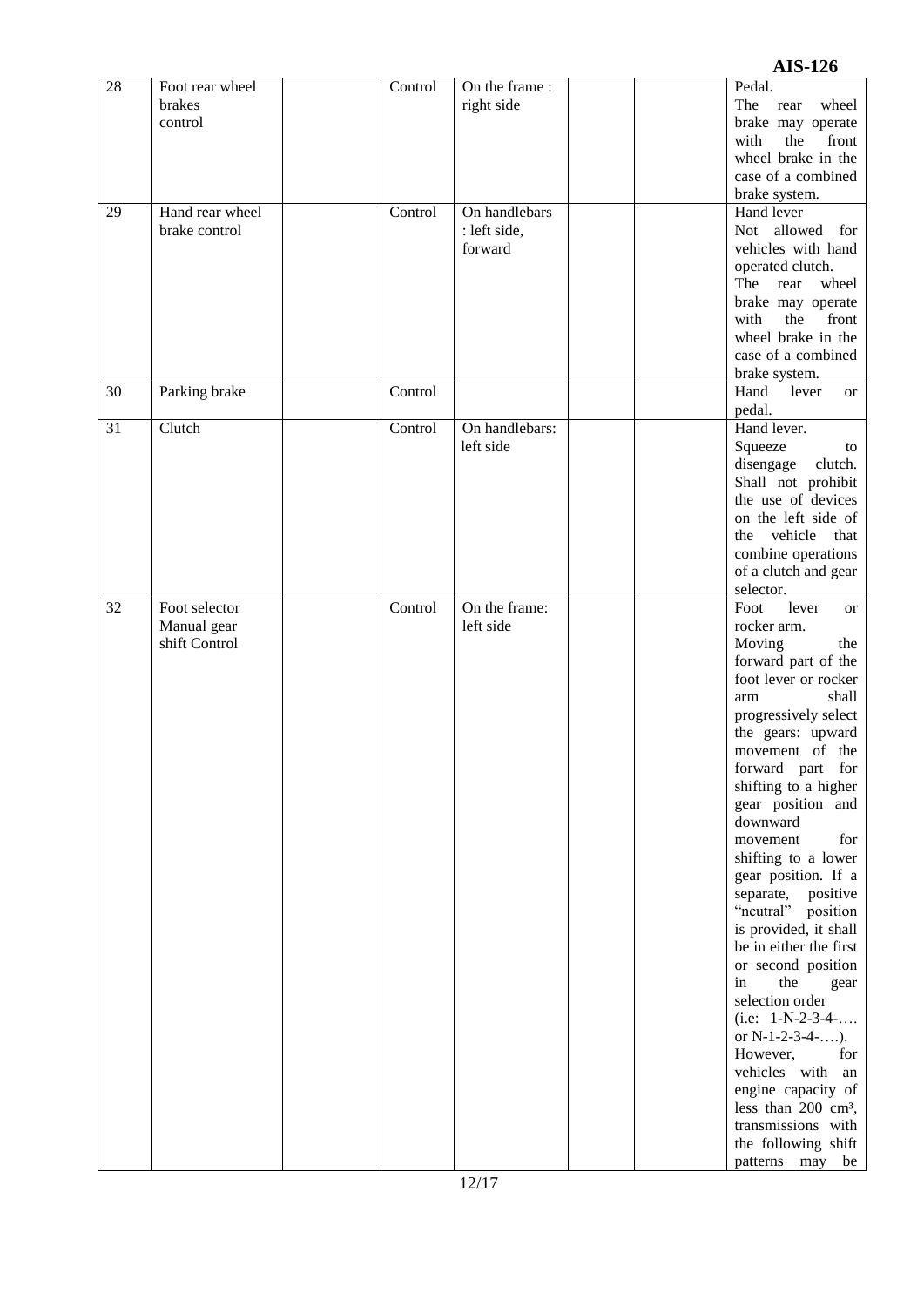|    |                                                      |           |                              |       |                                                                                                          | <b>AIS-126</b>                                                                                                                                                                                                                                                                                                                                                                                                                                                            |
|----|------------------------------------------------------|-----------|------------------------------|-------|----------------------------------------------------------------------------------------------------------|---------------------------------------------------------------------------------------------------------------------------------------------------------------------------------------------------------------------------------------------------------------------------------------------------------------------------------------------------------------------------------------------------------------------------------------------------------------------------|
| 33 | <b>Hand Selector</b><br>Manual gear<br>shift Control | Control   | On handlebars<br>: left side |       |                                                                                                          | fitted:<br>1) Rotary pattern<br>$(i.e: N-1-2-3-4-5-$<br>$N-1.$ )<br>2) Reverse pattern,<br>where moving the<br>forward part of the<br>foot lever or rocker<br>shall<br>arm<br>progressively select<br>the gears:<br>a)<br>upward<br>movement of the<br>forward part for<br>shifting to a lower<br>gear position, and<br>b)<br>downward<br>for<br>movement<br>shifting to a higher<br>gear position.<br>If the operation of<br>the<br>control<br>is<br>through rotation of |
|    |                                                      |           |                              |       |                                                                                                          | the handgrip, the<br>Anti-clockwise<br>rotation<br>shall<br>progressively select<br>gears giving an<br>increased forward<br>speed<br>and<br>conversely for a<br>reduced<br>forward<br>speed. If a separate,<br>positive "neutral"<br>position<br>is<br>provided it shall be<br>either in the first<br>position or in the<br>second position in<br>the gear selection<br>order (i.e.: N-1-2-<br>$3-4-$ or $1-N-2-3-$<br>$4$ ).                                             |
| 34 | Anti-lock Brake<br>System<br>Malfunction             | Tell-tale |                              | Amber |                                                                                                          |                                                                                                                                                                                                                                                                                                                                                                                                                                                                           |
| 35 | Malfunction<br><b>Indicator Lamp</b>                 | Tell-tale |                              | Amber | Shall be<br>used to<br>convey<br>power-train<br>related<br>failures<br>which may<br>affect<br>emissions. |                                                                                                                                                                                                                                                                                                                                                                                                                                                                           |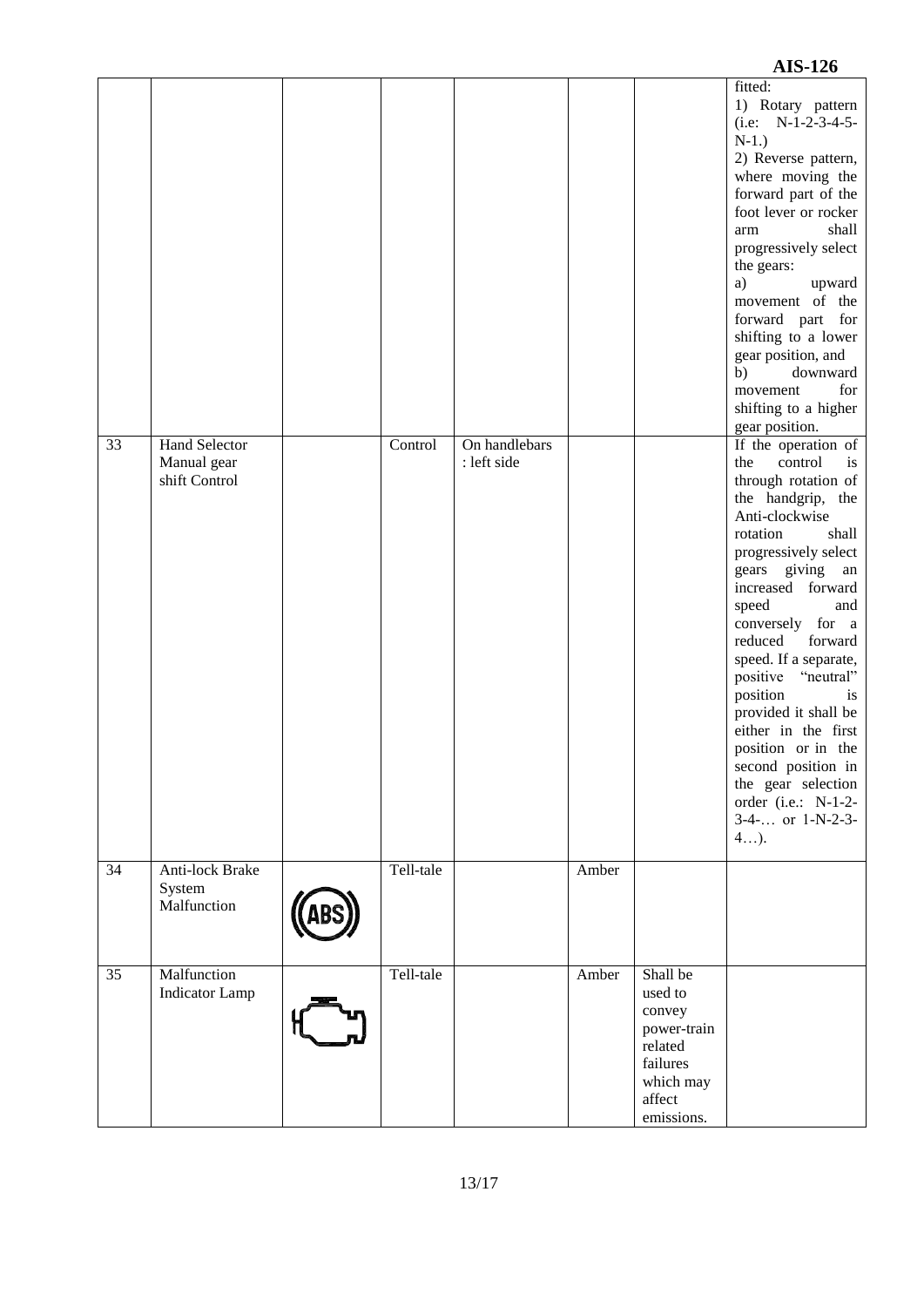## **ANNEX A**

#### (See 5.1)

#### **TECHNICAL INFORMATION TO BE SUBMITTED BY VEHICLE MANUFACTURER**

| Sr. No.              | <b>Parameter</b>                        | <b>Description</b> |
|----------------------|-----------------------------------------|--------------------|
|                      | Name of vehicle manufacturer / importer |                    |
| A.1<br>A.2           | Address of vehicle manufacturer /       |                    |
|                      |                                         |                    |
|                      | importer<br>Vehicle model               |                    |
| A.3                  |                                         |                    |
| A.4                  | Variant (s)                             |                    |
| A.5                  | Control Locations and Identification    |                    |
|                      | (Please specify location, operation and |                    |
|                      | symbol if provided, as applicable)      |                    |
| A.5.1                | Supplemental engine stop                |                    |
| A.5.2                | <b>Ignition Switch</b>                  |                    |
| A.5.3                | <b>Electric Starter</b>                 |                    |
| A.5.4                | <b>Manual Choke</b>                     |                    |
| A.5.5                | <b>Fuel Tank Shutoff Valve</b>          |                    |
| A.5.6                | Audible warning device                  |                    |
| A.5.7                | Head lamp Driving / Passing beam        |                    |
| A.5.8                | Optical warning device                  |                    |
| A.5.9                | Fog Lamps - Front                       |                    |
| A.5.10               | Fog Lamps - Rear                        |                    |
| A.5.11               | Direction indicators                    |                    |
| A.5.12               | Hazard warning signal                   |                    |
| A.5.13               | Position Lamp                           |                    |
| A.5.14               | Master lamp                             |                    |
| A.5.15               | Parking Lamp                            |                    |
| A.5.16               | Engine speed control                    |                    |
| A.5.17               | Front wheel brake                       |                    |
| A.5.18               | Foot rear wheel brakes control          |                    |
| A.5.19               | Hand rear wheel brake control           |                    |
| A.5.20               | Parking brake                           |                    |
| A.5.21               | Clutch                                  |                    |
| A.5.22               | Foot selector Manual gear shift Control |                    |
| A.5.23               | Hand Selector Manual gear shift Control |                    |
| A.5.24               | Any other control                       |                    |
| A.5.3                | Tell-tales                              |                    |
| A.5.3.1              | <b>Manual Choke</b>                     |                    |
| A.5.3.2              | Neutral – (Gearbox Selection)           |                    |
| A.5.3.3              | Head lamp Driving beam                  |                    |
| $A.5.\overline{3.4}$ | Head lamp Passing beam                  |                    |
| A.5.3.5              | Fog Lamps - Front                       |                    |
| A.5.3.6              | Fog Lamps - Rear                        |                    |
| A.5.3.7              | Direction indicators                    |                    |
| A.5.3.8              | Hazard warning signal                   |                    |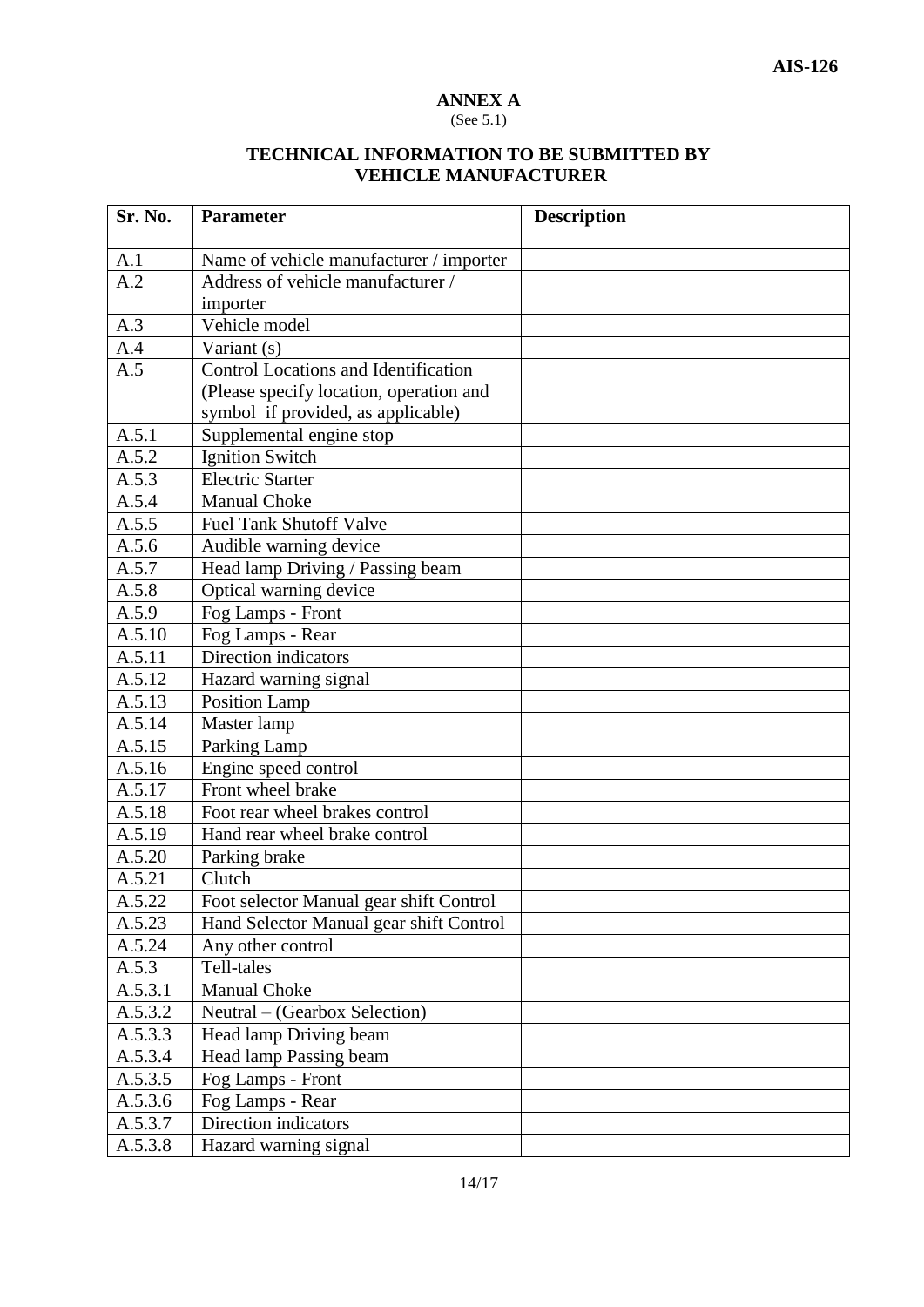| A.5.3.9  | Position Lamp                             |
|----------|-------------------------------------------|
| A.5.3.10 | Master lamp                               |
| A.5.3.11 | Parking Lamp                              |
| A.5.3.12 | Fuel indicator                            |
| A.5.3.13 | Engine coolant temperature                |
| A.5.3.14 | <b>Electrical Charging</b>                |
| A.5.3.15 | Engine Oil                                |
| A.5.3.16 | <b>Anti-lock Brake System Malfunction</b> |
| A.5.3.17 | <b>Malfunction Indicator Lamp</b>         |
| A.5.3.18 | Any other tell-tale                       |
| A.5.4    | Indicators                                |
| A.5.4.1  | Speedometer                               |
| A.5.4.2  | <b>Fuel Indicator</b>                     |
| A.5.4.3  | Engine coolant temperature                |
| A.5.4.4  | <b>Electrical Charging</b>                |
| A.5.4.5  | Engine Oil                                |
| A.5.4.6  | Any other Indicator                       |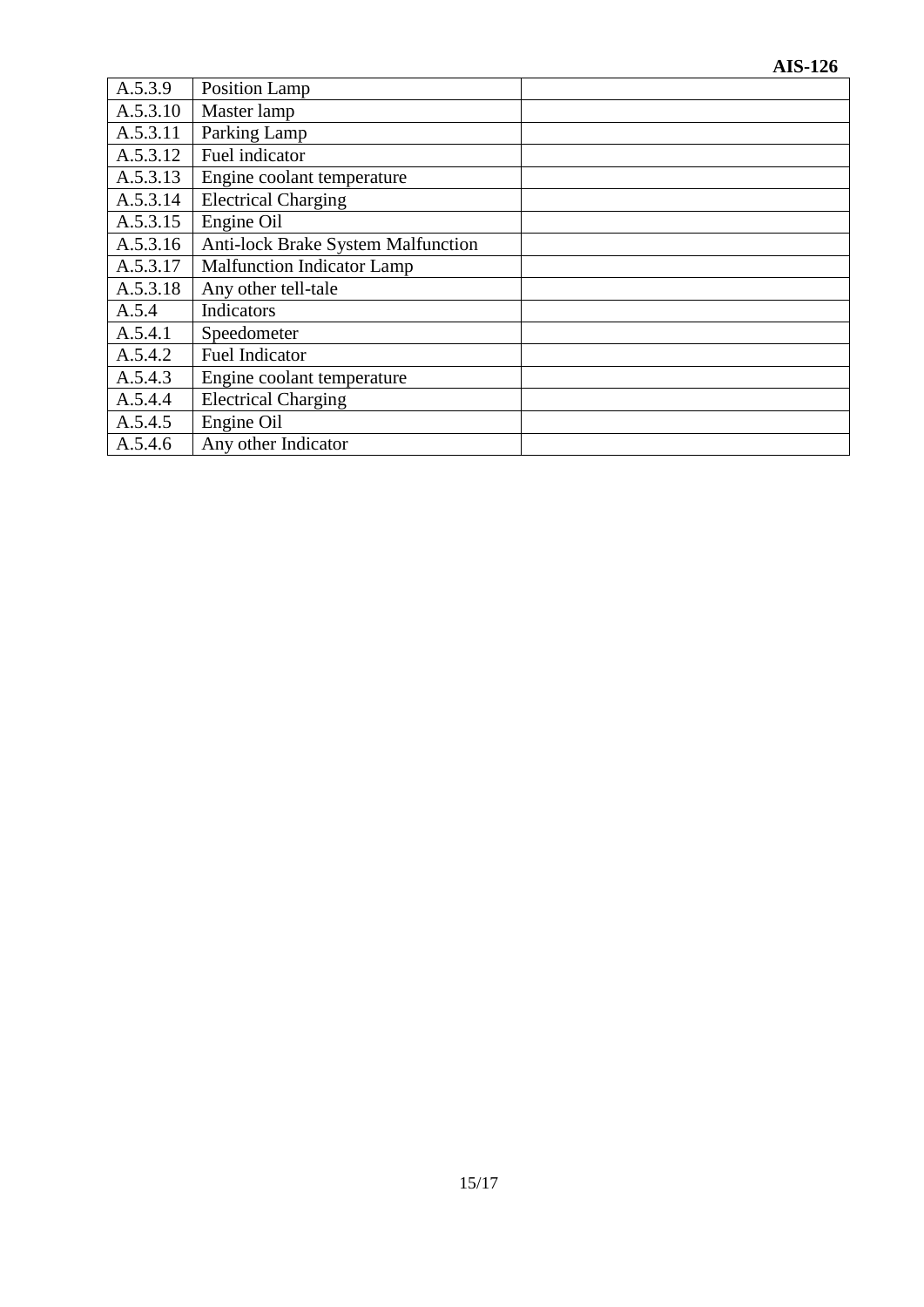#### **ANNEX B**

#### (See introduction)

#### **COMPOSITION OF AISC PANEL ON TWO WHEELER CONTROLS, TELL-TALES AND INDICATORS\***

| Convener                |                                                                                                 |
|-------------------------|-------------------------------------------------------------------------------------------------|
| Mr. V. M. Manel         | Mahindra Two wheelers Limited (SIAM)                                                            |
| <b>Members</b>          | <b>Representing</b>                                                                             |
| Mr. M. S. Kurane        | The Automotive Research Association of India (ARAI)                                             |
| Mr. V. P. Rawal         | The Automotive Research Association of India (ARAI)                                             |
| Mr. D. P. Saste         | Central Institute of Road Transport (CIRT)                                                      |
| Representative from     | International Centre for Automotive Technology (ICAT)                                           |
| Mr. Vinod Kumar         | Vehicle Research & Dev. Estt. (VRDE)                                                            |
| Dr. N. Karuppaiah       | National Automotive Testing and R&D Infrastructure Project<br>(NATRIP)                          |
| Mr. K. K. Gandhi        | Society of Indian Automobile Manufacturers (SIAM)                                               |
| Mr. T. M. Balaraman     | Society of Indian Automobile Manufacturers (SIAM)<br>(Hero MotoCorp Ltd.)                       |
| Mr. Harsh Agrawal       | Society of Indian Automobile Manufacturers (SIAM)<br>(Hero MotoCorp Ltd.)                       |
| Mr. S Ramiah            | Society of Indian Automobile Manufacturers (SIAM)<br>(TVS Motor Company Limited)                |
| Mr. P. K. Sehgal,       | Society of Indian Automobile Manufacturers (SIAM)<br>India Yamaha Motor Ltd.                    |
| Mr. Parag Tyagi         | Society of Indian Automobile Manufacturers (SIAM)<br>Harley-Davidson India                      |
| Mr. Suraj Agarwal       | Society of Indian Automobile Manufacturers (SIAM)<br>Honda Motorcycle & Scooter India Pvt. Ltd. |
| Mr. Girish S. Kodolikar | Society of Indian Automobile Manufacturers (SIAM)<br>Bajaj Auto Ltd.                            |
| Mr. Venu Suresh,        | Society of Indian Automobile Manufacturers (SIAM)<br>Bajaj Auto Ltd.                            |
| Mr. U. S. Harite        | <b>Automotive Component Manufacturers Association</b><br>(ACMA)                                 |
| Mr. P. C. Joshi         | Bureau of Indian Standards (BIS)                                                                |

\* At the time of approval of this Automotive Industry Standard (AIS)